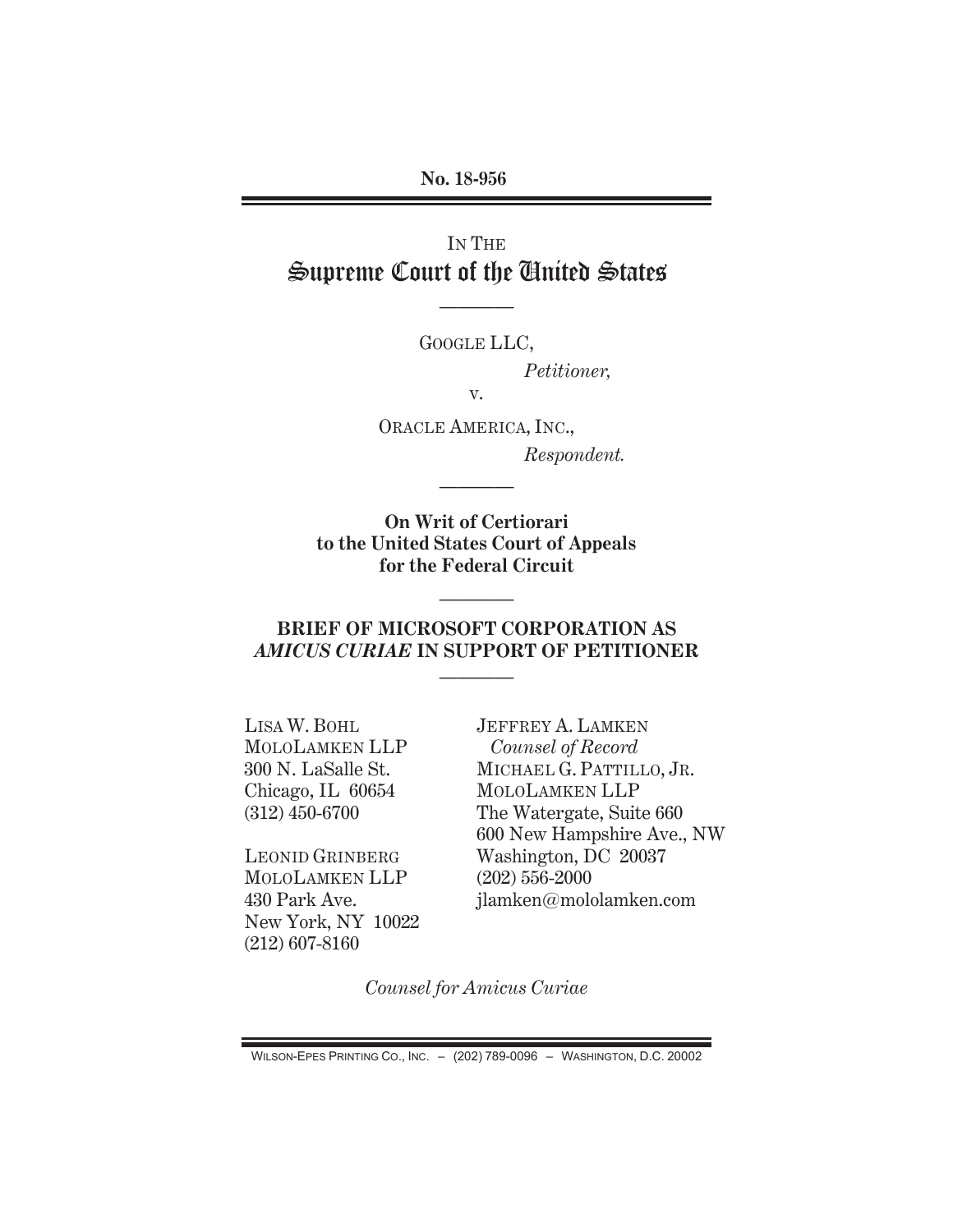## TABLE OF CONTENTS

|     |                                                                                                                                                                                | Page |
|-----|--------------------------------------------------------------------------------------------------------------------------------------------------------------------------------|------|
|     |                                                                                                                                                                                | 1    |
|     |                                                                                                                                                                                | 3    |
|     |                                                                                                                                                                                | 6    |
| Ι.  | Innovation in Today's Computer<br><b>Industry Depends on Collaborative</b><br>Development and Seamless<br>Interoperability-Both of Which Require                               | 7    |
|     | A. Innovation in the Modern<br>Computer Industry Relies on<br>Collaborative Development                                                                                        | 7    |
|     | Interoperability Is a Key<br>В.<br>Component of Technological                                                                                                                  | 10   |
|     | C. Reuse of Functional Software Code,<br>Including APIs, Is Critical To<br>Promoting Collaborative<br>Development and Interoperability                                         | 12   |
| II. | Courts Have Long Applied a Flexible<br>Fair Use Doctrine To Address                                                                                                            | 15   |
|     | A. Software's Collaborative and<br><b>Functional Elements Distinguish It</b><br>from Traditional Creative Works<br>Subject to Copyright Protection                             | 16   |
|     | B. A Flexible Fair Use Doctrine Is<br><b>Essential To Promoting</b><br>Collaboration and Interoperability<br>in Modern Software Development-<br>As Courts Have Long Recognized | 18   |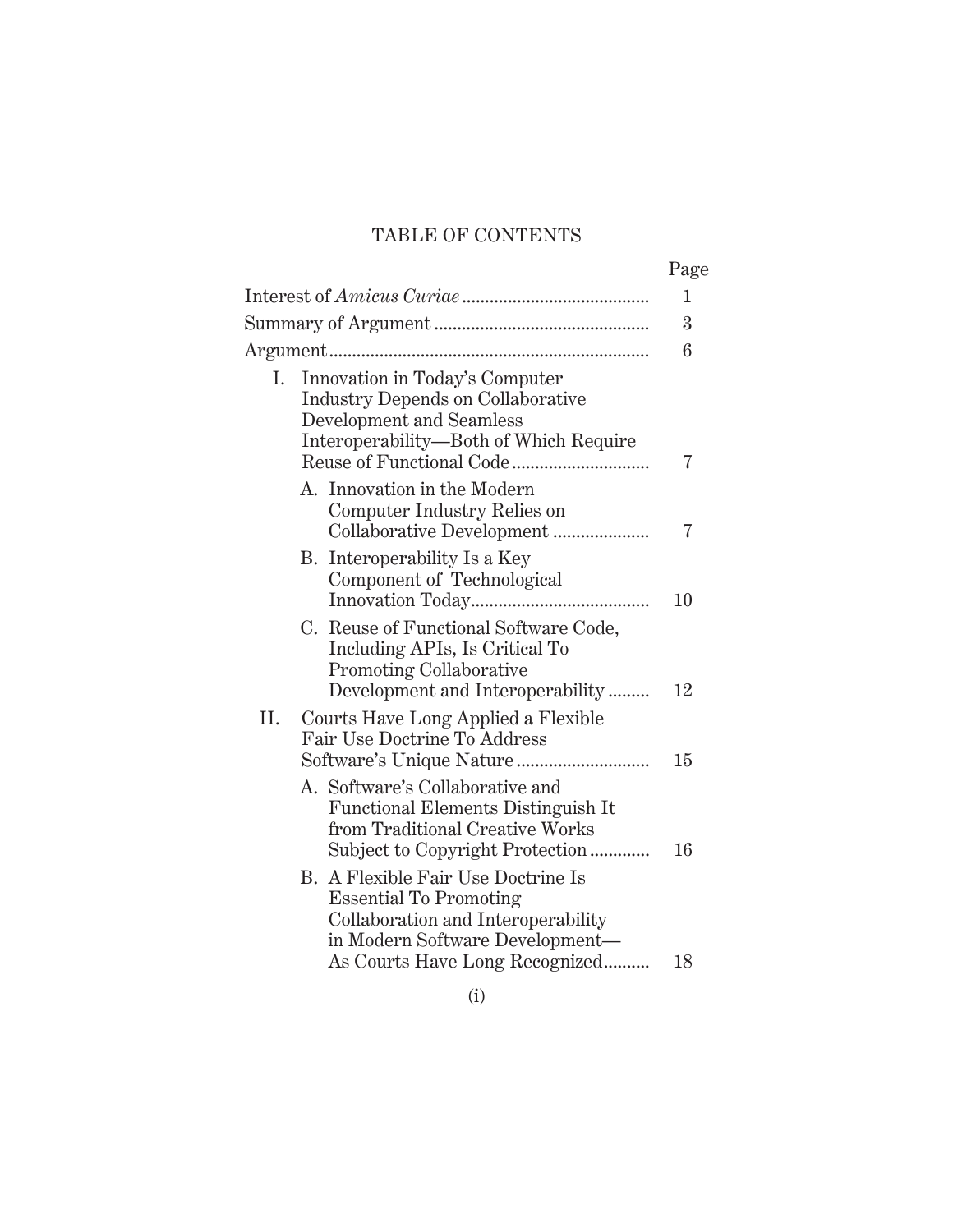## TABLE OF CONTENTS—Continued

|                                                                                                                                                    | Page |
|----------------------------------------------------------------------------------------------------------------------------------------------------|------|
| C. Experience Has Shown That a<br>Flexible Fair Use Doctrine Fosters<br>Innovation in Computer Software                                            | 21   |
| III. The Federal Circuit's Decision Defies<br>Settled Fair-Use Principles and<br>Misapprehends the Collaborative Nature                            | 22   |
| A. The Federal Circuit's Disregard of<br>the Functional Nature of Oracle's<br>Declaring Code and SSOs in the<br>Fair-Use Analysis Defies Precedent | 23   |
| B. The Federal Circuit Fundamentally<br>Misunderstood What Constitutes a<br>"Transformative Use" of Software                                       | 26   |
| IV. The Federal Circuit's Rigid Approach to<br>Fair Use Threatens the Viability of the<br>Interconnected Software Ecosystem                        | 30   |
|                                                                                                                                                    | 32   |
|                                                                                                                                                    |      |

ii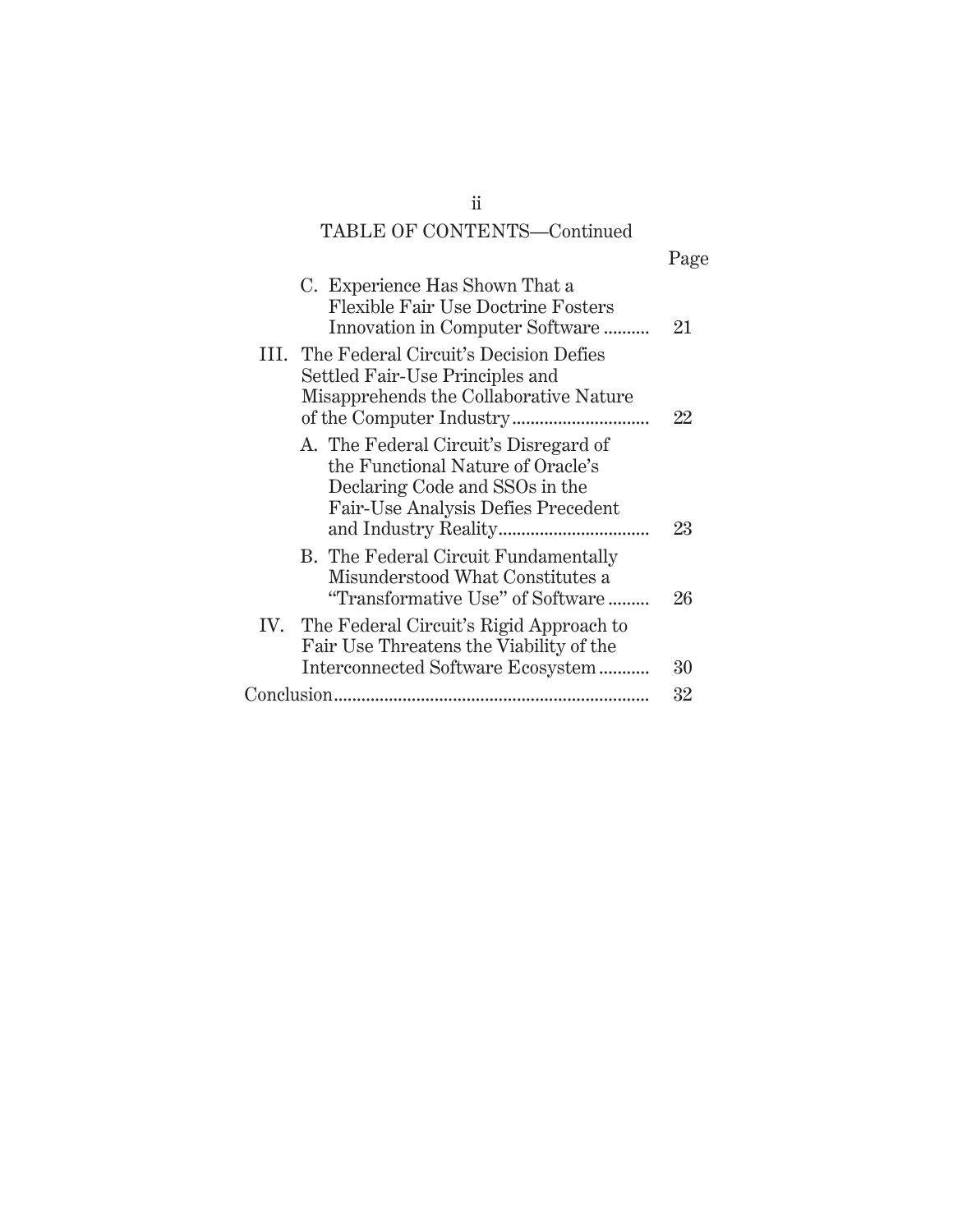# TABLE OF AUTHORITIES

Page(s)

### CASES

| Apple Comput., Inc. v. Microsoft Corp.,<br>17                                              |
|--------------------------------------------------------------------------------------------|
| Atari Games Corp. v. Nintendo of Am., Inc.,<br>26                                          |
| Atari Games Corp. v. Nintendo of Am. Inc.,<br>20                                           |
| Campbell v. Acuff-Rose Music, Inc.,                                                        |
| Comput. Assocs. Int'l, Inc. v. Altai, Inc.,                                                |
| Dr. Seuss Enters., L.P. v. Penguin Books<br>USA, Inc., 109 F.3d 1394                       |
| <i>Feist Publ'ns, Inc. v. Rural Tel. Serv. Co.,</i>                                        |
| Fox News Network, LLC v. TVEyes, Inc.,<br>883 F.3d 169 (2d Cir. 2018), cert. denied,<br>24 |
| Lewis Galoob Toys, Inc. v. Nintendo of Am.,<br>20                                          |
| Lexmark Int'l, Inc. v. Static Control<br>Components, Inc.,<br>17                           |
| Lotus Dev. Corp. v. Borland Int'l, Inc.,                                                   |
| Mattel Inc. v. Walking Mountain Prods.,<br>24                                              |
| Micro Star v. Formgen Inc.,<br>23                                                          |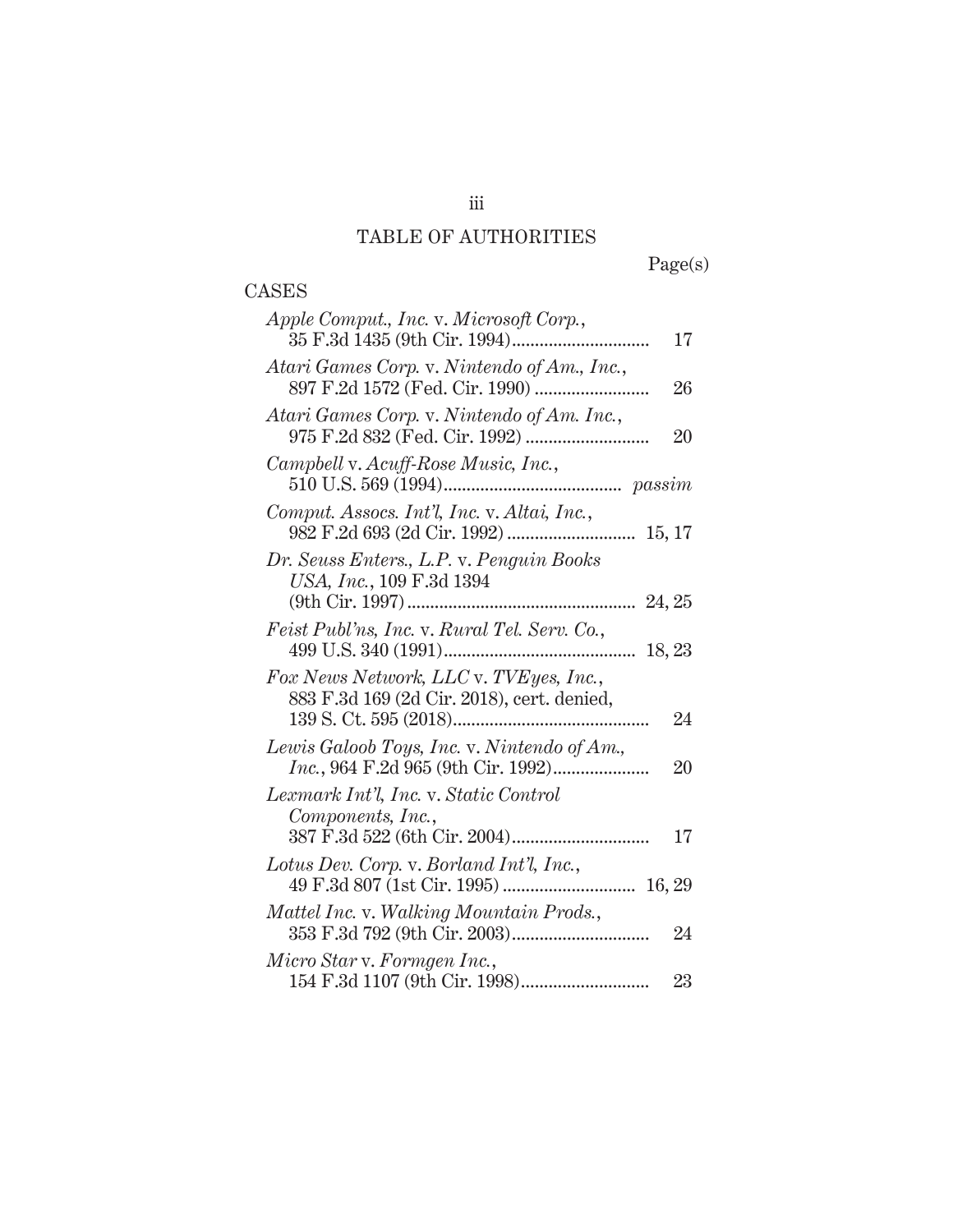| Perfect 10, Inc. v. Amazon.com, Inc.,               |
|-----------------------------------------------------|
| Sega Enters. Ltd. v. Accolade, Inc.,                |
| Sony Comput. Entm't, Inc. v. Connectix              |
| Sony Corp. of Am. v. Universal City Studios,        |
| Stewart v. Abend,<br>18                             |
| Swirsky v. Carey,<br>18                             |
| Wall Data Inc. v. L.A. Cty. Sheriff's Dep't,<br>26  |
| CONSTITUTIONAL PROVISIONS<br><b>AND STATUTES</b>    |
| $\overline{2}$<br>23                                |
| <b>OTHER AUTHORITIES</b>                            |
| Clark D. Asay, Software's Copyright<br>Anticommons, |
| Clark D. Asay, Transformative<br>Use in Software,   |

70 Stan. L. Rev. Online 9 (2017). ................... 27, 28

iv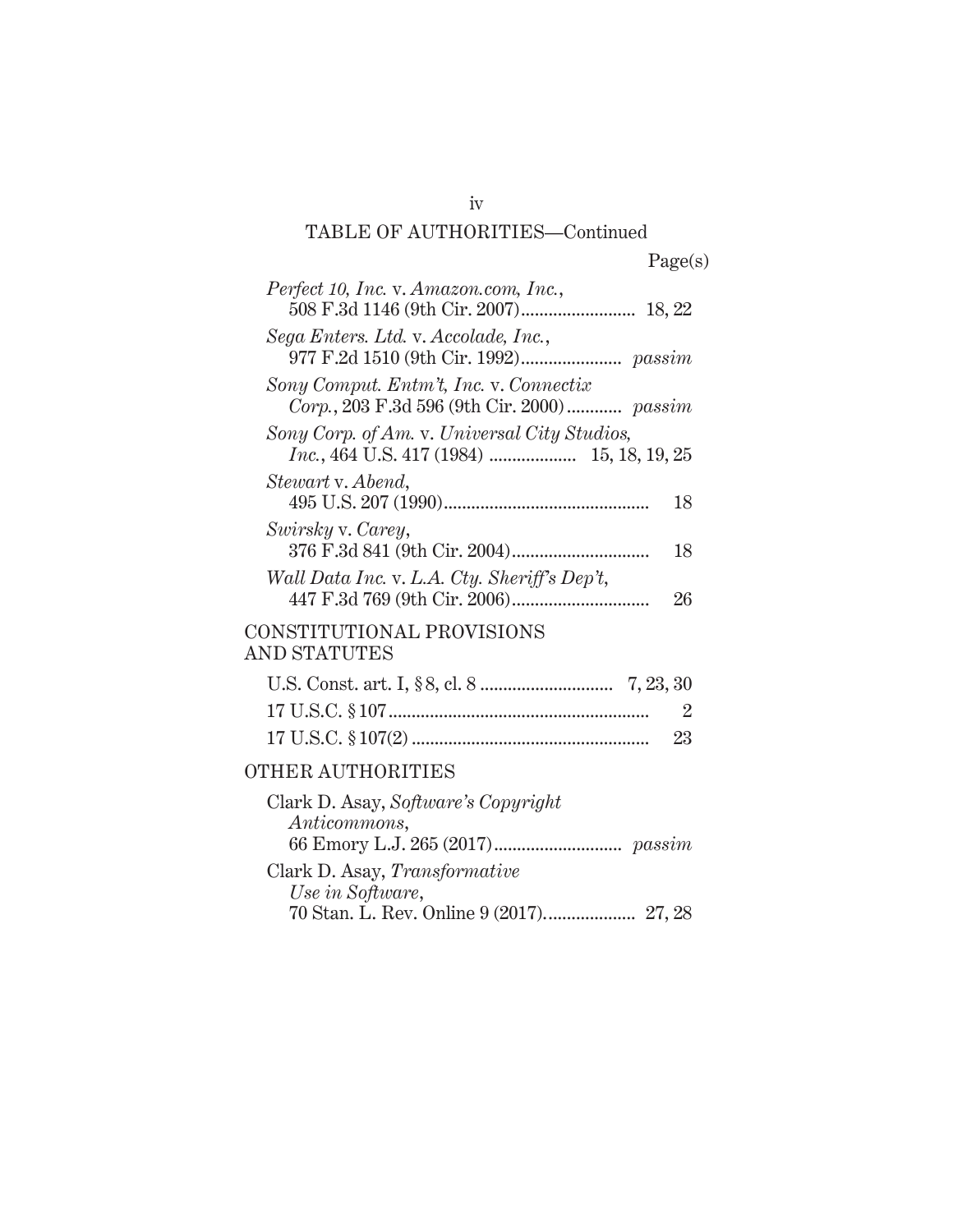| Carliss Baldwin & Eric von Hippel,<br>Modeling a Paradigm Shift: From<br>Producer Innovation to User and Open<br>Collaborative Innovation,                                                                             |    |
|------------------------------------------------------------------------------------------------------------------------------------------------------------------------------------------------------------------------|----|
| CB Insights, Open-Source Software Has<br>Changed the Way Software Is Developed.<br>Here's Where The \$33B Industry Is<br><i>Headed</i> (2019), https://www.cbinsights.<br>com/reports/CB-Insights_Future-Of-           | 9  |
| Jonathan Corbet & Greg Kroah-Hartman,<br>Linux Found., 2017 Linux Kernel<br>Development Report (Oct. 25, 2017),<br>https://www.linuxfoundation.org/<br>publications/2017/10/2017-state-of-<br>linux-kernel-development | 10 |
| Entm't Software Ass'n, U.S. Video Game<br>Sales Reach Record-Breaking \$43.4<br><i>Billion in 2018</i> (Jan. 22, 2019),<br>https://www.theesa.com/press-releases/<br>u-s-video-game-sales-reach-record-                | 21 |
| Simon J. Frankel & Ethan Forrest,<br>What Remains of Fair Use for Software<br>After Oracle v. Google?, 8 N.Y.U.<br>J. Intell. Prop. & Ent. L. 310 (2019) 12, 20                                                        |    |
| GE Appliances, Connected Ranges & Wall<br>Ovens, https://www.geappliances.com/<br>ge/connected-appliances/ranges-ovens-                                                                                                | 12 |
| James Gibson, Once and Future Copyright,<br>81 Notre Dame L. Rev. 167 (2005)                                                                                                                                           | 13 |

v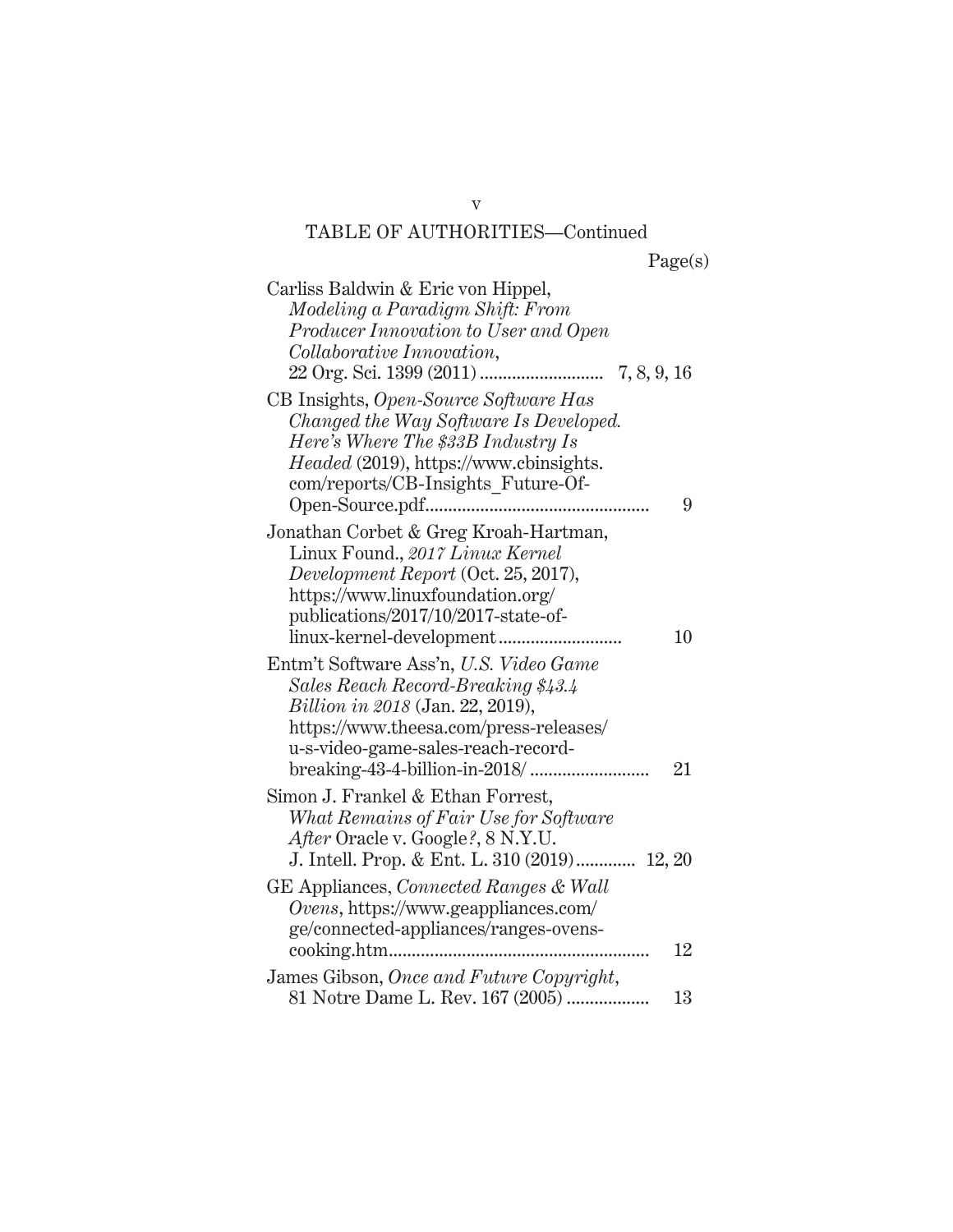| u<br>۰ |
|--------|
|--------|

| Google, <i>Compare Nest Thermostats</i> ,<br>https://store.google.com/us/                                                                                                                                                        | 12 |
|----------------------------------------------------------------------------------------------------------------------------------------------------------------------------------------------------------------------------------|----|
| Joseph Gratz & Mark A. Lemley, <i>Platforms</i><br>and Interoperability in Oracle v. Google,<br>31 Harv. J.L. & Tech. 603 (2018)  passim                                                                                         |    |
| Mark Kaelin, Microsoft Cognitive Services:<br>Leading the AI Charge, Tech Republic<br>(May 22, 2017), https://www.tech<br>republic.com/article/build-2017-ai-will-<br>change-everything-and-microsoft-looks-to-<br>lead-the-way/ | 9  |
| Erik Kain, <i>Putting the PlayStation 4's 91.6</i><br>Million Sales into Context, Forbes (Jan.<br>11, 2019), https://www.forbes.com/sites/<br>erikkain/2019/01/11/putting-the-<br>playstation-4s-91-6-million-sales-into-        | 21 |
| Sonia K. Katyal, <i>The Paradox of Source</i><br>Code Secrecy, 104 Cornell L.                                                                                                                                                    |    |
| Nat'l Comm'n on New Tech. Uses of<br>Copyrighted Works (CONTU), Final<br>Report on the National Commission on<br>New Technological Uses of Copyrighted                                                                           | 10 |
| Jamie Rigg, <i>PlayStation Keeps Making</i><br>Money, Sony Phones Keep Losing It,<br>Engadget (Feb. 1, 2019), https://<br>www.engadget.com/2019/02/01/sony-                                                                      | 22 |

vi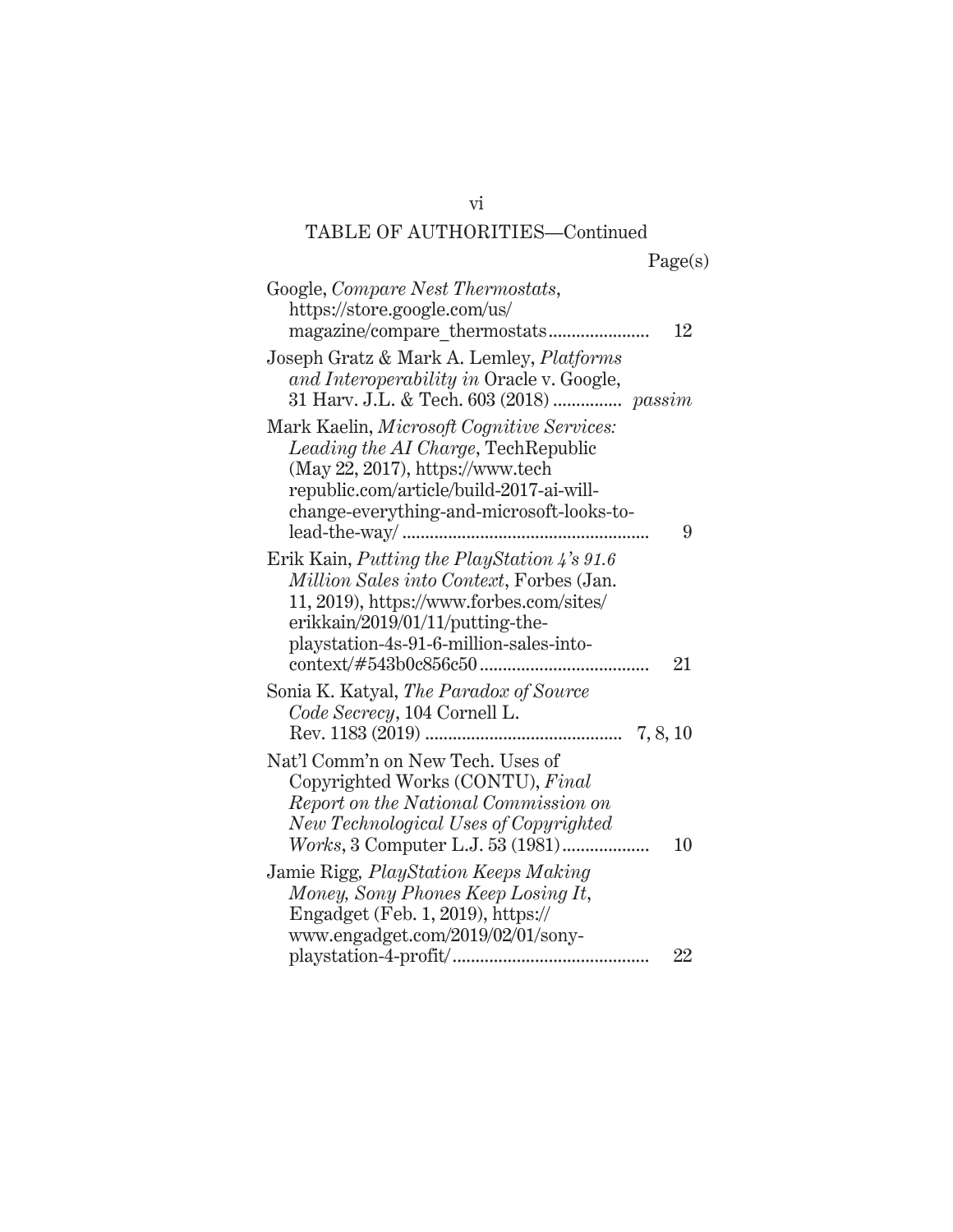| í.<br>U<br>۰. |
|---------------|
|---------------|

| Ring, Home Security System,<br>https://shop.ring.com/pages/                                                                                                      | 12    |
|------------------------------------------------------------------------------------------------------------------------------------------------------------------|-------|
| Pamela Samuelson & Clark D. Asay,<br>Saving Software's Fair Use Future,                                                                                          | 25    |
| Charles C. Snow et al., Organizing<br>Continuous Product Development and<br><i>Commercialization: The Collaborative</i><br>Community of Firms Model, 28 J. Prod. | 31    |
| Jonathan Zittrain, The Future of the Internet<br>and How To Stop It (Yale Univ. Press,                                                                           | 8, 11 |

vii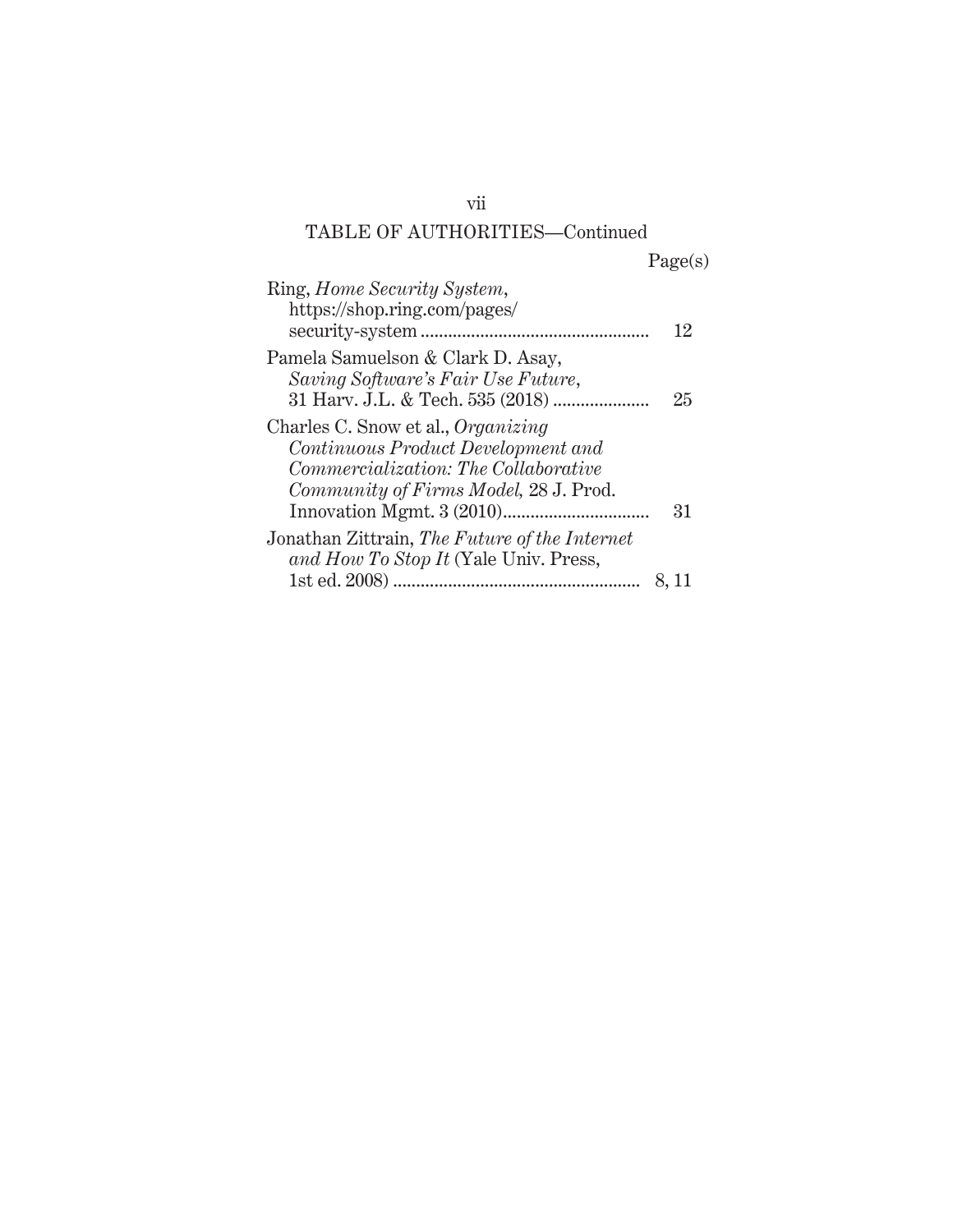# IN THE Supreme Court of the United States

NO. 18-956

————

GOOGLE LLC,

*Petitioner,* 

v.

ORACLE AMERICA, INC.,  *Respondent.* 

**On Writ of Certiorari to the United States Court of Appeals for the Federal Circuit** 

————

————

#### **BRIEF OF MICROSOFT CORPORATION AS** *AMICUS CURIAE* **IN SUPPORT OF PETITIONER**

#### **INTEREST OF** *AMICUS CURIAE***<sup>1</sup>**

————

Microsoft Corporation ("Microsoft") is a leading innovator in computer software; it has been creating software platforms and APIs for application developers for over

 $\overline{a}$ 

<sup>1</sup> Pursuant to Supreme Court Rule 37.6, counsel for *amicus curiae* states that no counsel for a party authored this brief in whole or in part. No counsel or party made a monetary contribution intended to fund the preparation or submission of this brief, and no person other than *amicus* or its counsel made such a contribution. The parties have provided written consent to the filing of this *amicus* brief.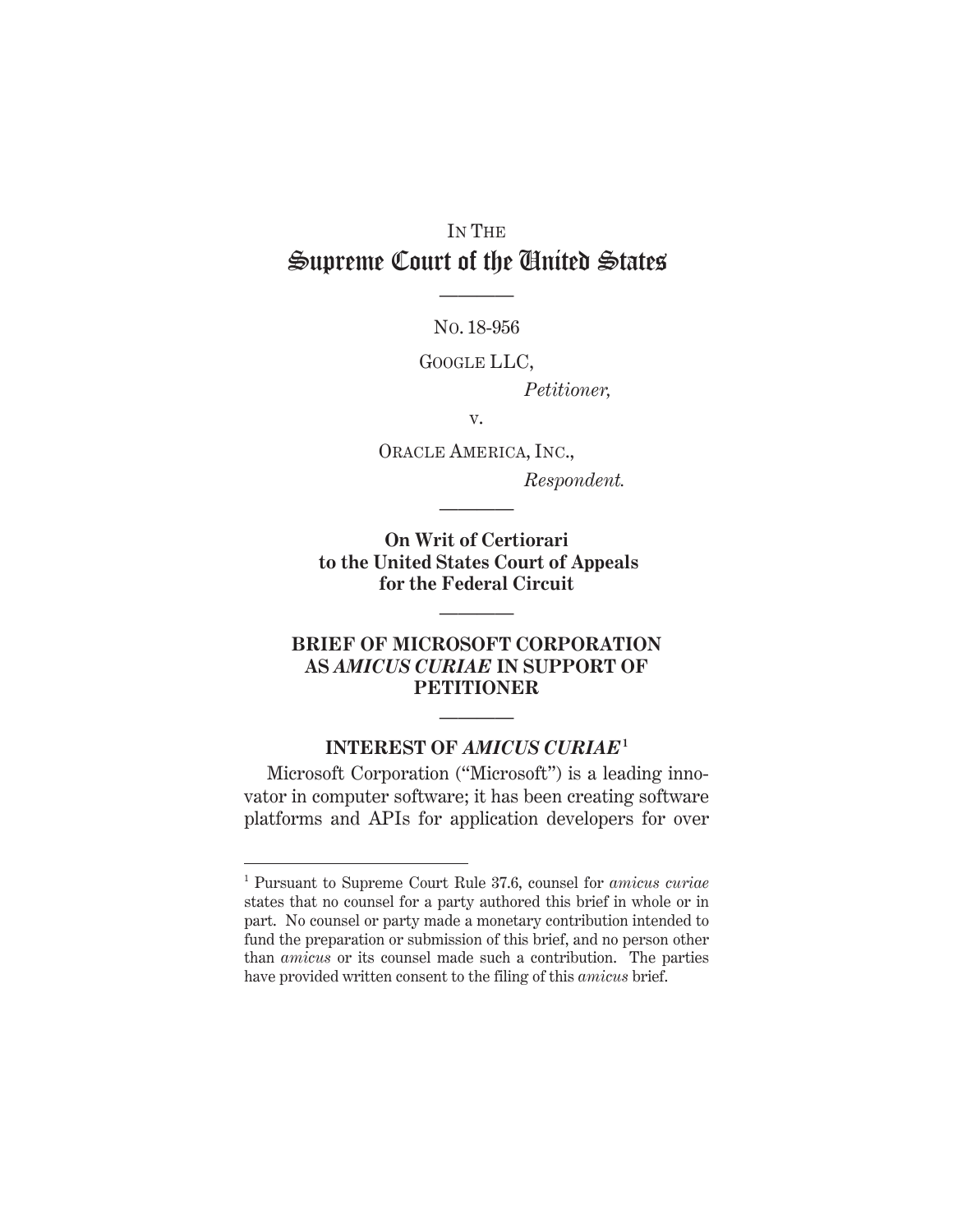forty years. Microsoft's mission is to enable individuals and businesses throughout the world to realize their full potential by creating technology that transforms the ways people work, play, and communicate. Microsoft develops, manufactures, licenses, sells, and supports a wide range of software programs, devices, and services, including Windows, Microsoft Azure, Microsoft Office 365, Surface, Xbox and Xbox Live, and Bing. And it invests billions of dollars on research, development, and promotion of new technologies, products, and services to compete in dynamic technology markets.

This case concerns the Copyright Act's authorization of "the fair use of a copyrighted work" under 17 U.S.C. § 107—in particular, how it applies to functional computer code. That issue has profound consequences for innovation in today's computer industry, which depends upon reuse of functional code for purposes of collaborative development and ensuring interoperability and compatibility across a wide array of software platforms and hardware devices. Courts have long adopted a flexible application of the fair use doctrine to accommodate those realities. But in overturning the jury's verdict here, the decision below upends that settled law. It takes an unduly narrow view of fair use that elevates functional code to the same level of copyright protection as the creative expression in a novel. That ruling threatens modern paradigms of software development.

Microsoft has a unique—and balanced—perspective on the technological, legal, and economic issues this case implicates. On the one hand, Microsoft relies on copyright protection, which enables it to license its own products and services and earn a fair return for its creations. On the other hand, Microsoft recognizes that limits on copyright—such as the fair use doctrine—are essential to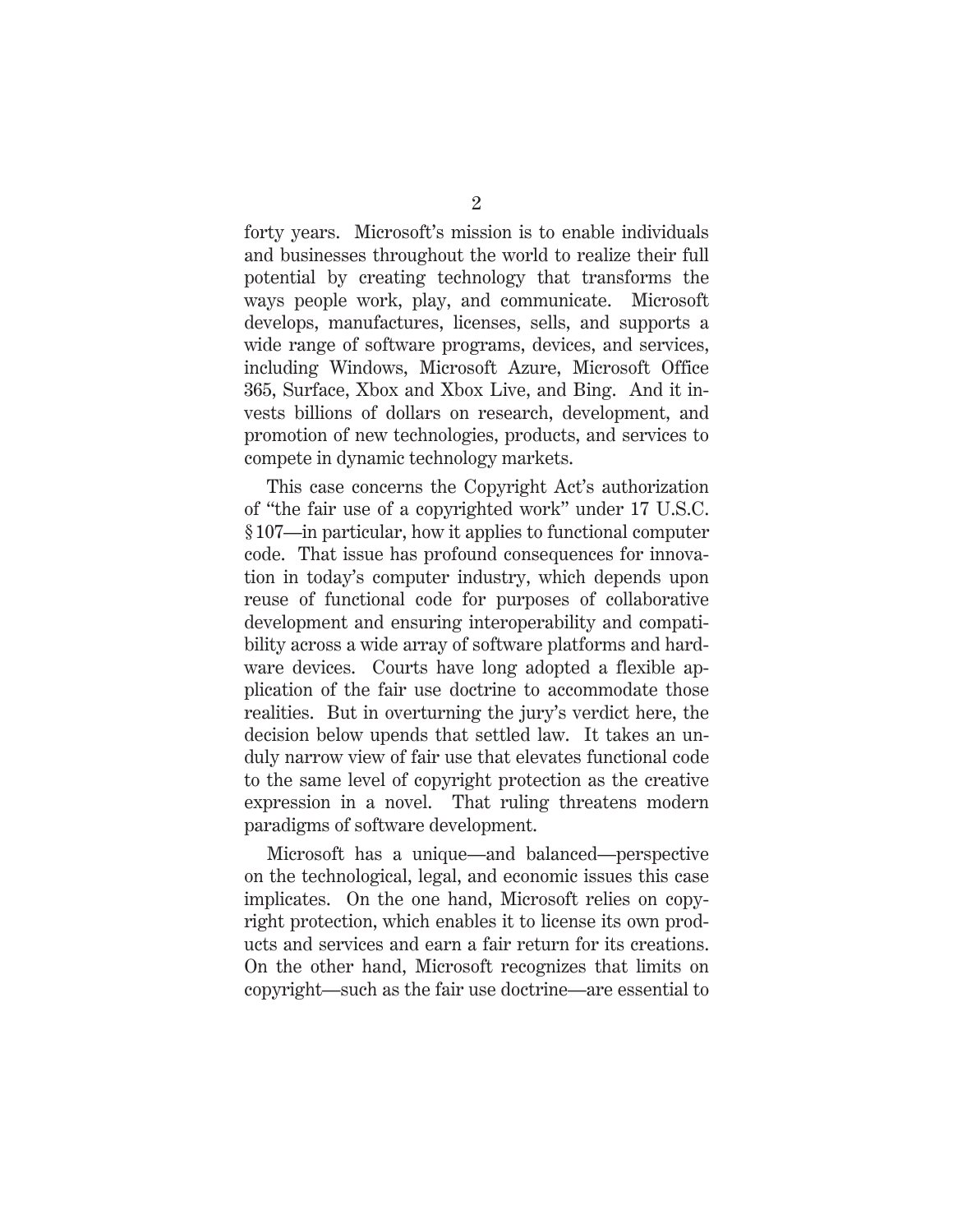the operation of the computer industry. For example, Microsoft also uses and licenses copyrighted works, and has a longstanding interest in preserving room for legitimate reverse-engineering, competitive analysis, and innovative follow-on development of existing software. Microsoft, its customers, and its developers also need their own products to interoperate with systems, platforms, and solutions provided by multiple vendors. Further, Microsoft uses, contributes to, and sponsors opensource projects, which also rely on settled copyright law—both its protections and exceptions. For example, Microsoft has for several years been the most active corporate maintainer of open-source projects on GitHub, the leading collaborative software development platform, which Microsoft acquired in 2018. Microsoft also implements APIs from the open-source community in its Windows and Azure products. Similarly, third parties implement Microsoft APIs in their products to enable compatibility and interoperability. Microsoft thus has a profound interest in ensuring the Court appreciates how innovation in today's computer industry is impacted by the copyright issues presented in this case.

#### **SUMMARY OF ARGUMENT**

I. The nature of software production has shifted dramatically in the twenty-first century. Innovation today depends on collaborative development; it is no longer the case that software is predominantly created by a single entity or individual who develops a proprietary product in isolation. Instead, developers rely on sharing, modifying, and enhancing previously developed code to create new products and develop new functionality. Both a cause and effect of this collaborative development is the increased demand for seamless interoperability and compatibility—*i.e.*, the ability of different products, de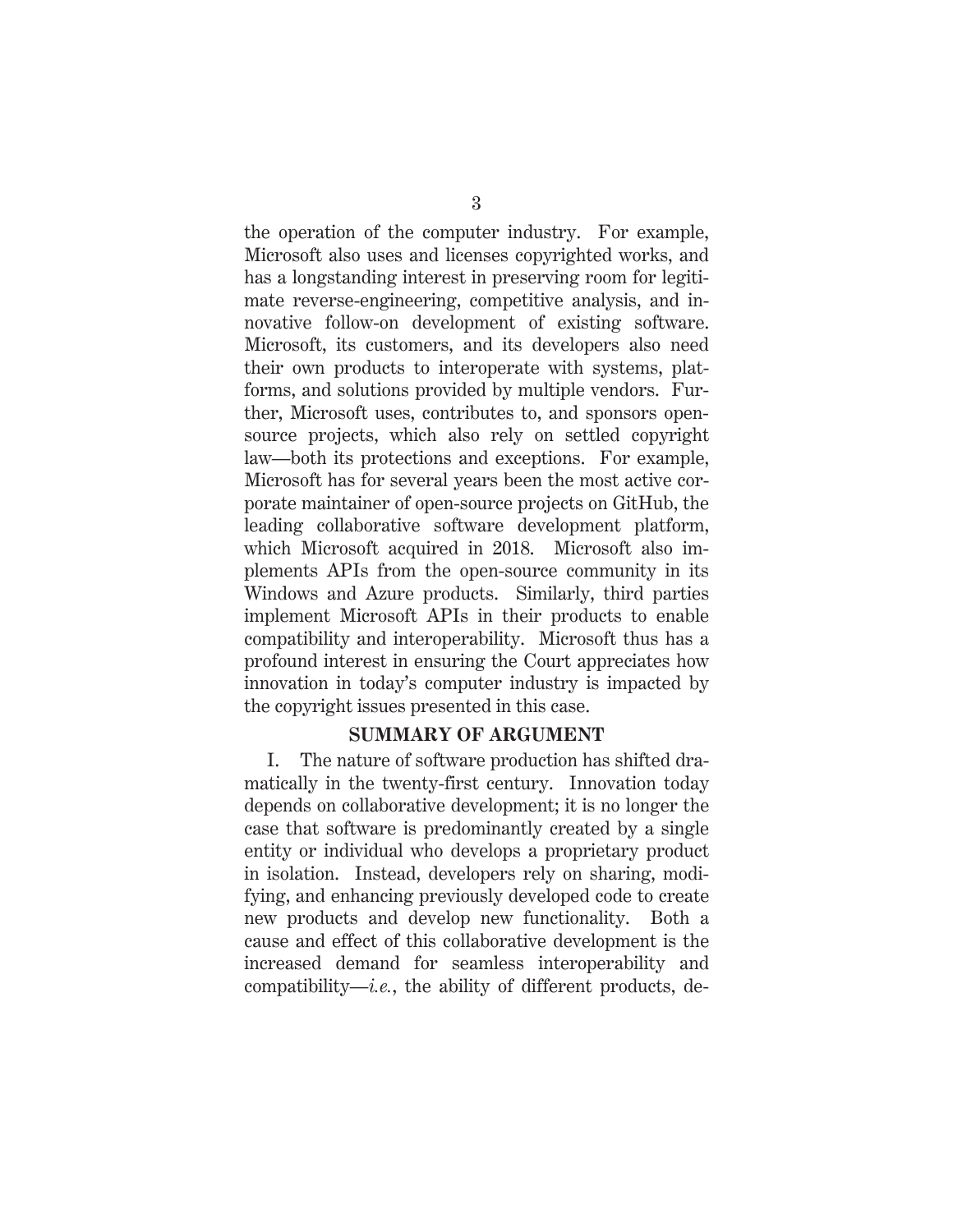vices, and applications to communicate and work together without effort from the consumer. That can be as basic as enabling a document created in Microsoft Word to be opened, edited, and saved in another application, or as complex as enabling an ecosystem of smart devices, applications, and platforms to connect and interoperate seamlessly in the cloud. This collaborative development and interoperability depend upon the reuse of computer code, like APIs, that serves largely functional purposes like calling on a program to perform a specific task.

II. It is no surprise that a broad swath of the software industry—from individual developers and computer scientists to start-ups to large companies—have filed *amicus* briefs supporting petitioner in this case. The modern software industry's development paradigm, which accepts and expects that much functional code can be reused by follow-on developers, depends upon a flexible application of copyright law. For decades, courts have adapted the fair use doctrine to address the unique issues software presents. Fair use promotes two fundamental but competing interests of copyright law: assuring authors the right to their original expression, and encouraging innovation built upon the ideas and information conveyed by a prior work. In the software context, courts have recognized that copyright should provide protections for aspects of software that reflect truly creative expression from piracy and other forms of identical copying. But courts have balanced that with the recognition that copyright must allow some reuse of software's functional aspects to enable the collaborative development and interoperability that are critical to the modern computer industry. Copyright holders and follow-on developers alike have flourished under that approach.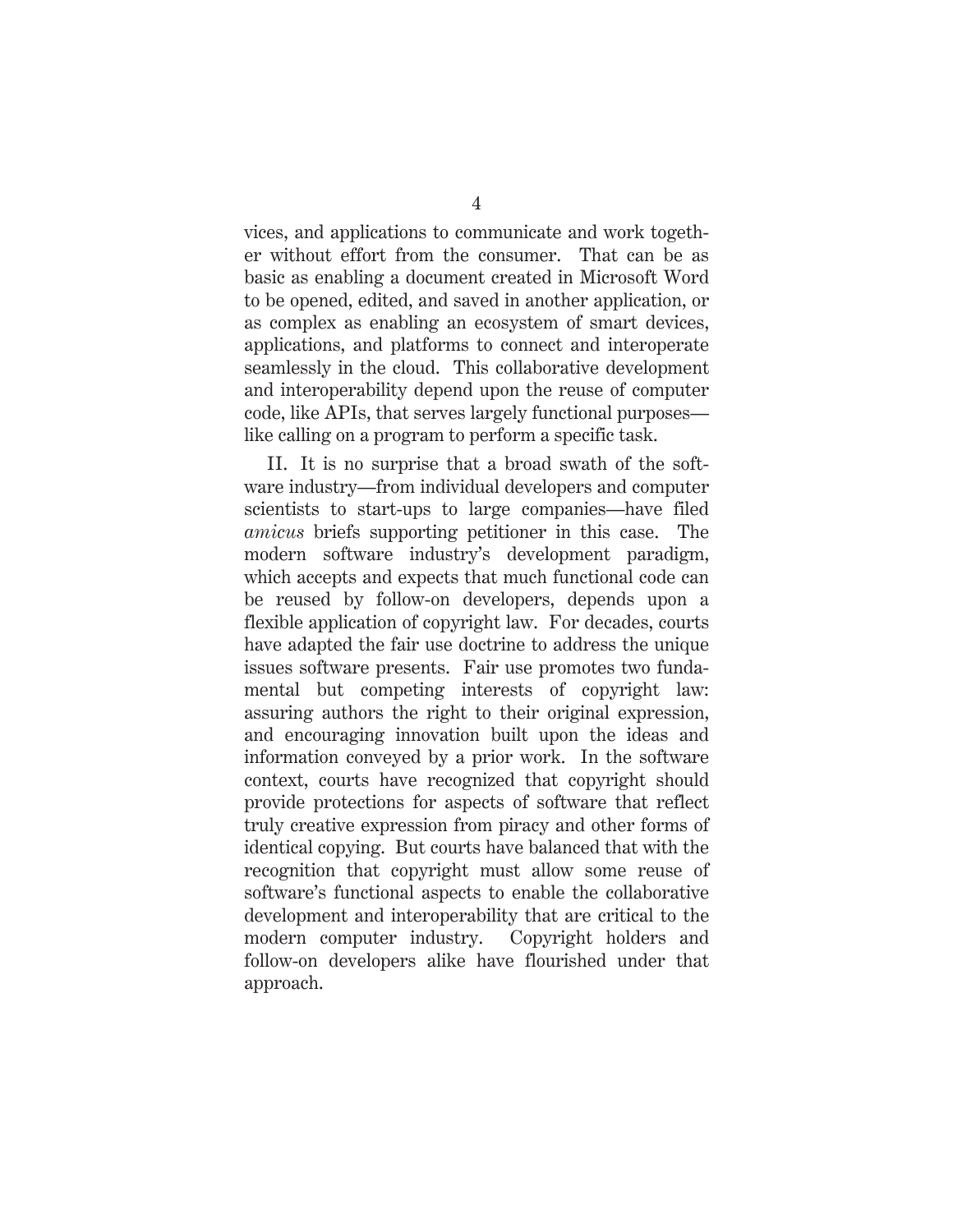III. The balance of interests in that flexible approach favors upholding the jury's finding of fair use here. In overturning that verdict, the Federal Circuit disregarded the critical significance of the nature of the copyrighted material, affording functional software elements the same level of protection as creative aspects of a work of fiction. The Federal Circuit's opinion disregards three controlling Ninth Circuit opinions holding that fair use is essential to allow follow-on developers to access existing copyrighted programs to develop compatible new software—even software that might compete with the programs being used. The court also imposed a problematically narrow standard for evaluating "transformative use" of functional code. While Google used the software interfaces at issue for the same purpose as in Oracle's Java platform—allowing a program to invoke computer functionalities—it incorporated them into a completely different platform that opened new possibilities for programmers and consumers. Such follow-on innovation promotes the purposes of copyright law, and fair-use analysis should give it due weight.

IV. The Federal Circuit's approach here threatens innovation in the software industry. Its rigid analysis undermines the viability of modern collaborative software development, in which a developer's software product is not an end point, but a launching pad for further innovation. If companies can no longer reuse software's functional elements without explicit authorization from the software's creator, such innovative follow-on development will be compromised. The Federal Circuit's decision also undermines the reuse of functional code to achieve compatibility and interoperability, endangering another linchpin of today's interconnected world.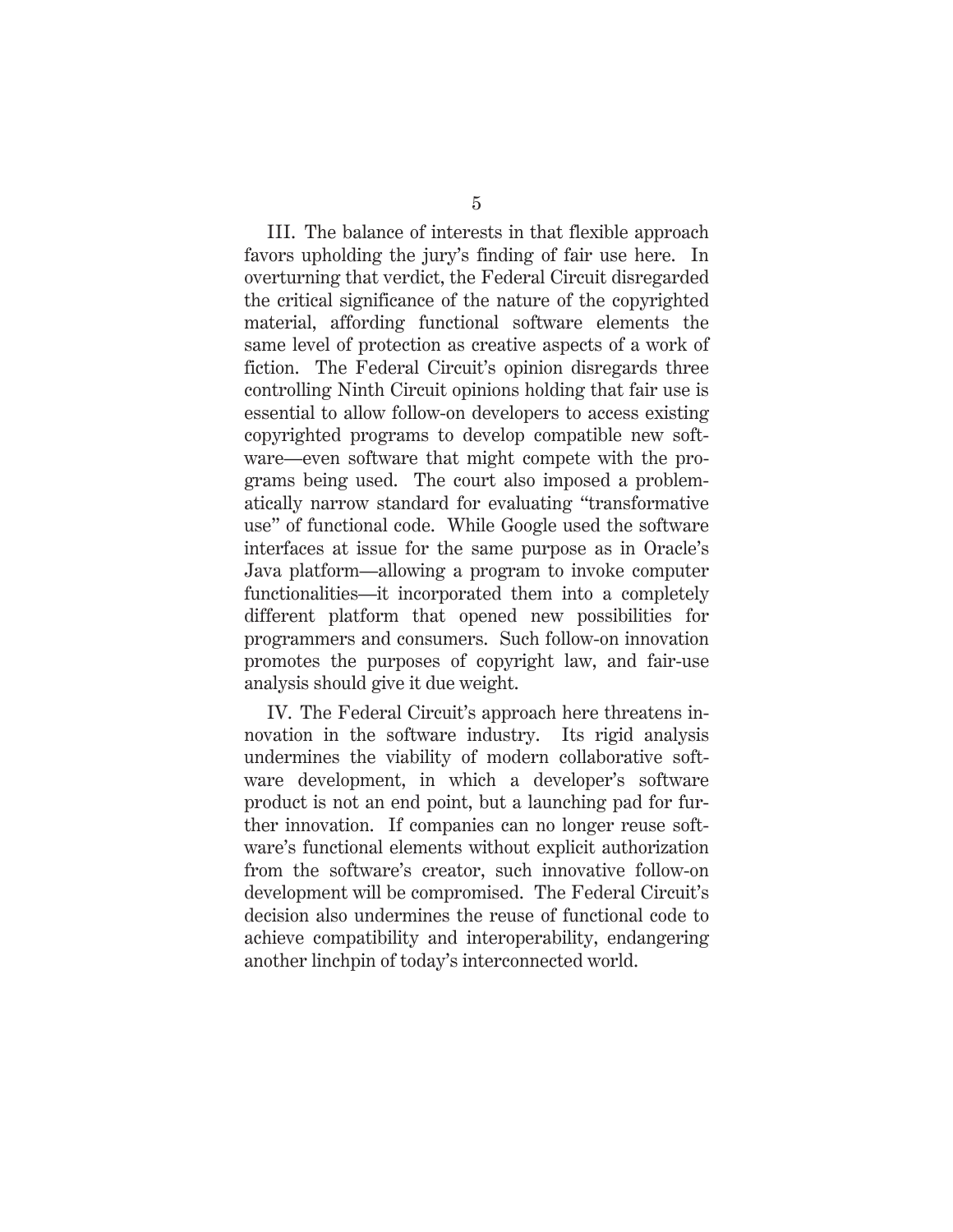#### **ARGUMENT**

The nature of innovation in the computer industry has changed dramatically over recent decades. Gone are the days when computing products operate in isolation. It is less common that a single company develops entirely proprietary products. Rather, more software products are developed through collaboration among many different parties. And consumers now demand that products be able to interoperate across myriad software platforms and hardware devices. Such collaborative development and interoperability are facilitated by an industry paradigm that expects, and accepts, that much existing functional software code may be reused by follow-on developers.

That paradigm depends in large part upon an application of copyright law that reflects the realities of software development today. Industry participants expect that copyright will provide robust protection for aspects of their software that reflect creative expression. At the same time, the law must allow for the reuse of software's functional aspects to facilitate follow-on innovation. For decades, courts have addressed those competing interests through a flexible application of the fair use doctrine. Copyright holders and follow-on developers alike have flourished under that approach.

After hearing the evidence, the jury concluded here that Google's fair-use defense was valid. The Federal Circuit's reversal of that verdict as a matter of law setting down rigid rules in the process—threatens disastrous consequences for innovation. It extinguishes the necessary "breathing room" for the ecosystem of innovation fair use protects. This Court should reverse the Federal Circuit's ruling on fair use to ensure that copy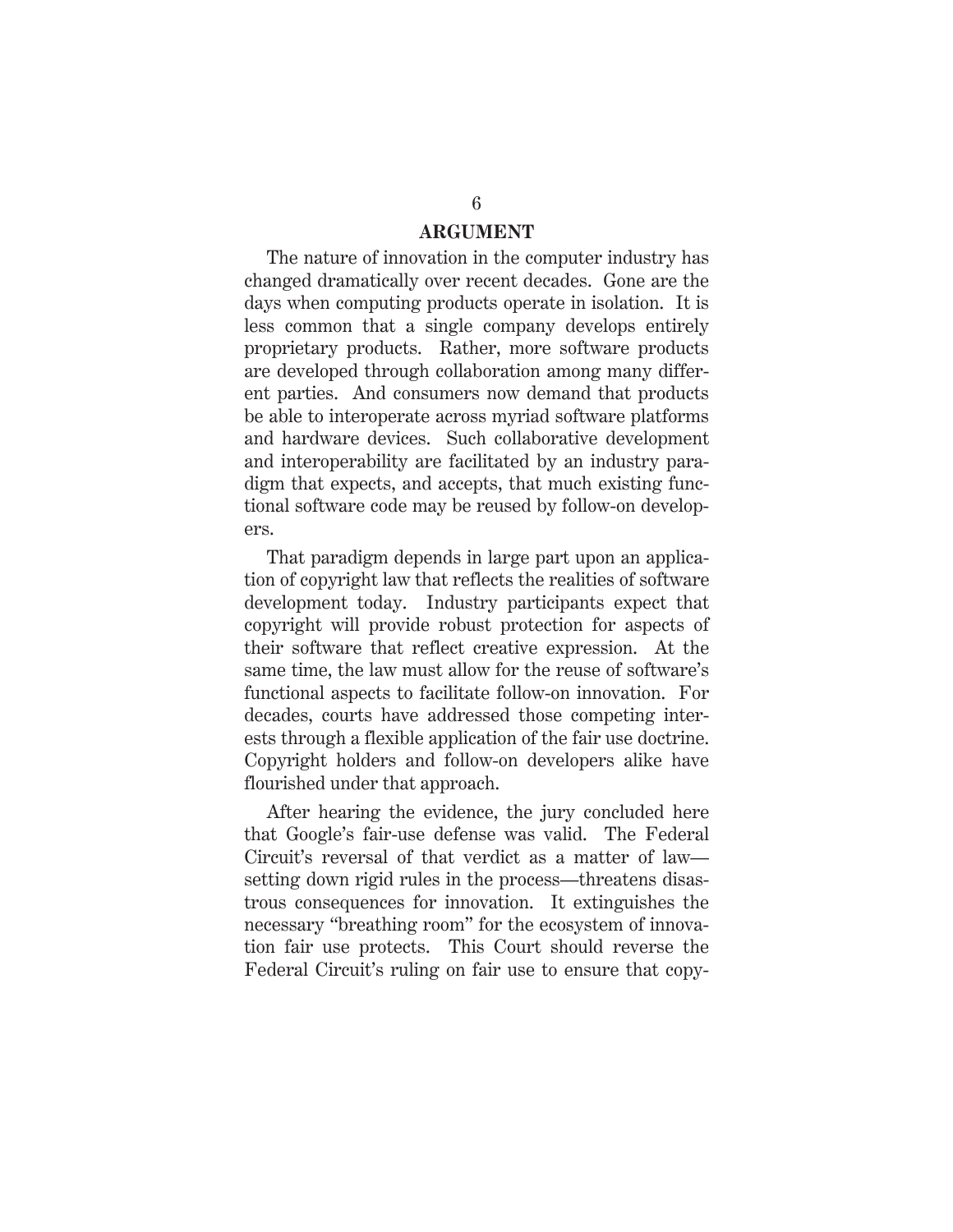right "promote[s]," rather than impedes, "the Progress of Science and useful Arts." U.S. Const. art. I, § 8, cl. 8.

#### **I. INNOVATION IN TODAY'S COMPUTER INDUSTRY DEPENDS ON COLLABORATIVE DEVELOPMENT AND SEAMLESS INTEROPERABILITY—BOTH OF WHICH REQUIRE REUSE OF FUNCTIONAL CODE**

Two driving forces of innovation in the modern computer industry are collaborative development of products, and seamless interoperability of those products across platforms and devices. Both depend on the industry's expectation that follow-on developers can reuse existing functional software code, like the declaring code of APIs at issue in this case.

#### **A. Innovation in the Modern Computer Industry Relies on Collaborative Development**

Software production "has undergone a radical transformation" in recent decades. Clark D. Asay, *Software's Copyright Anticommons*, 66 Emory L.J. 265, 280 (2017). Under the previously dominant "producer" model, a single company created a "proprietary software offering." *Id.* at 284. Programmers "wrote software much like authors wrote manuscripts: they would come up with an idea and write down the program necessary to make the idea come to fruition." Sonia K. Katyal, *The Paradox of Source Code Secrecy*, 104 Cornell L. Rev. 1183, 1199 (2019).

The proprietary model still serves an important role in the industry. But software today typically is no longer produced by a single author; instead, "more and more software is collaboratively built." Asay, *Anticommons*, *supra*, at 279. In the modern software industry, "open collaborative innovation projects" increasingly serve as important "sources of innovative products, processes, and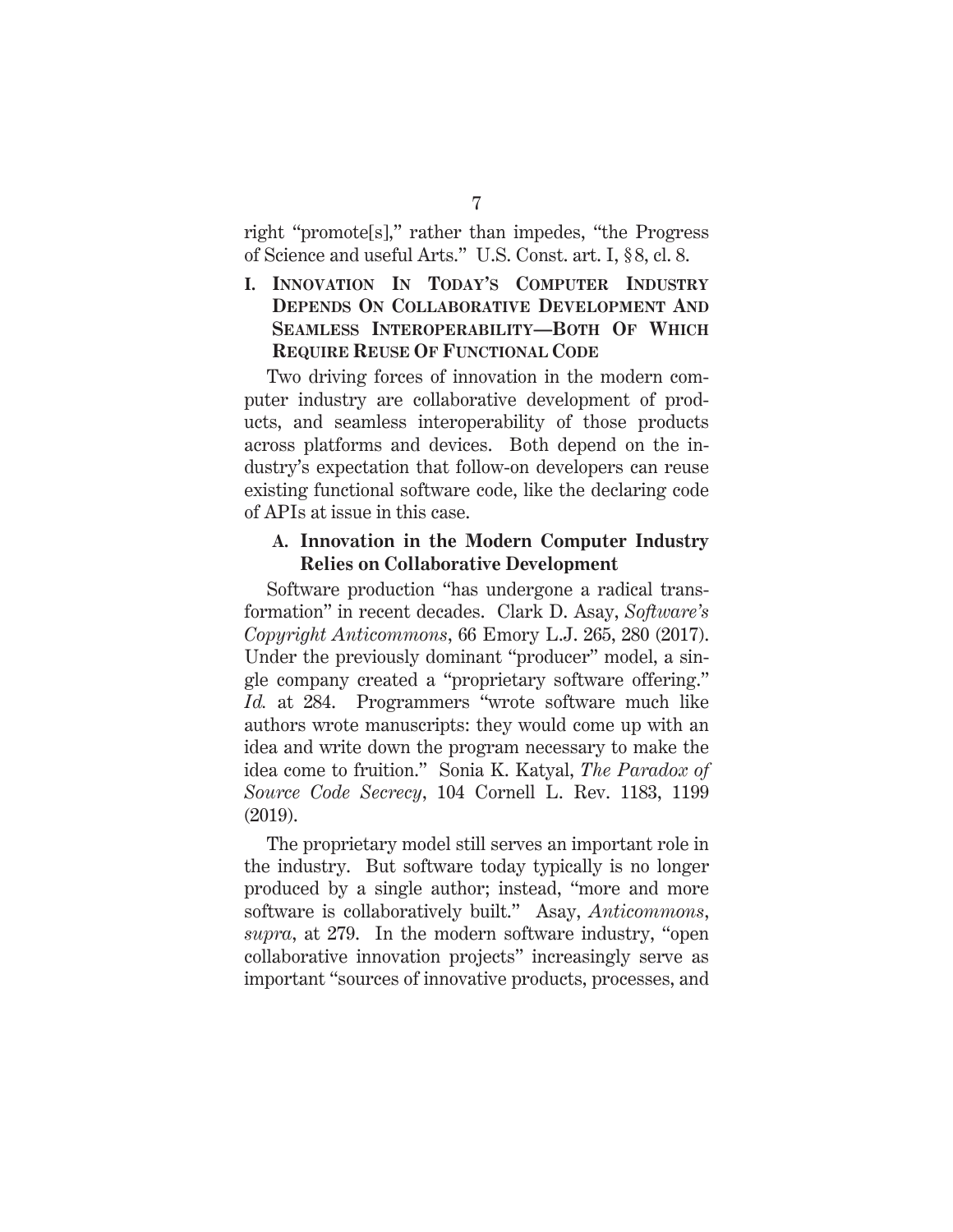services." Carliss Baldwin & Eric von Hippel, *Modeling a Paradigm Shift: From Producer Innovation to User and Open Collaborative Innovation*, 22 Org. Sci. 1399, 1411 (2011). That collaboration takes forms that were rare, if not unheard of, twenty years ago. For example, commercial and non-commercial software producers now collaborate to "bundle cooperatively-developed software with proprietary code." Katyal, *supra*, at 1207. And firms that are otherwise competitors now organize in networks to collectively develop products that benefit the entire industry.

That collaboration, fueled by advances in software engineering techniques, has allowed developers to treat portions of code as "building blocks." Asay, *Anticommons*, *supra*, at 281. Those "building blocks" are both "self-contained, meaning they can function independently," and "'modular,' meaning that other [building blocks] can be created and used with [preexisting blocks] without having to completely rewrite the preexisting" code. *Ibid.* These "increasingly \* \* \* modularized design" practices have simplified and reduced the costs of collaborative development. Baldwin & von Hippel, *supra*, at 1399. A developer can now create a new program by "simply select[ing] a group of preexisting" code "and combin[ing] them in a new way," or by "add[ing] some new [building blocks] for interacting with" previously developed ones. Asay, *Anticommons*, *supra*, at 281. The building-block approach has "dramatically increase[d] the pace of software innovation." *Ibid*.

New collaborative programming methods have increased not only the speed, but also the type of innovation. These methods have facilitated the "capacity to produce unanticipated change through unfiltered contributions from broad and varied audiences." Jonathan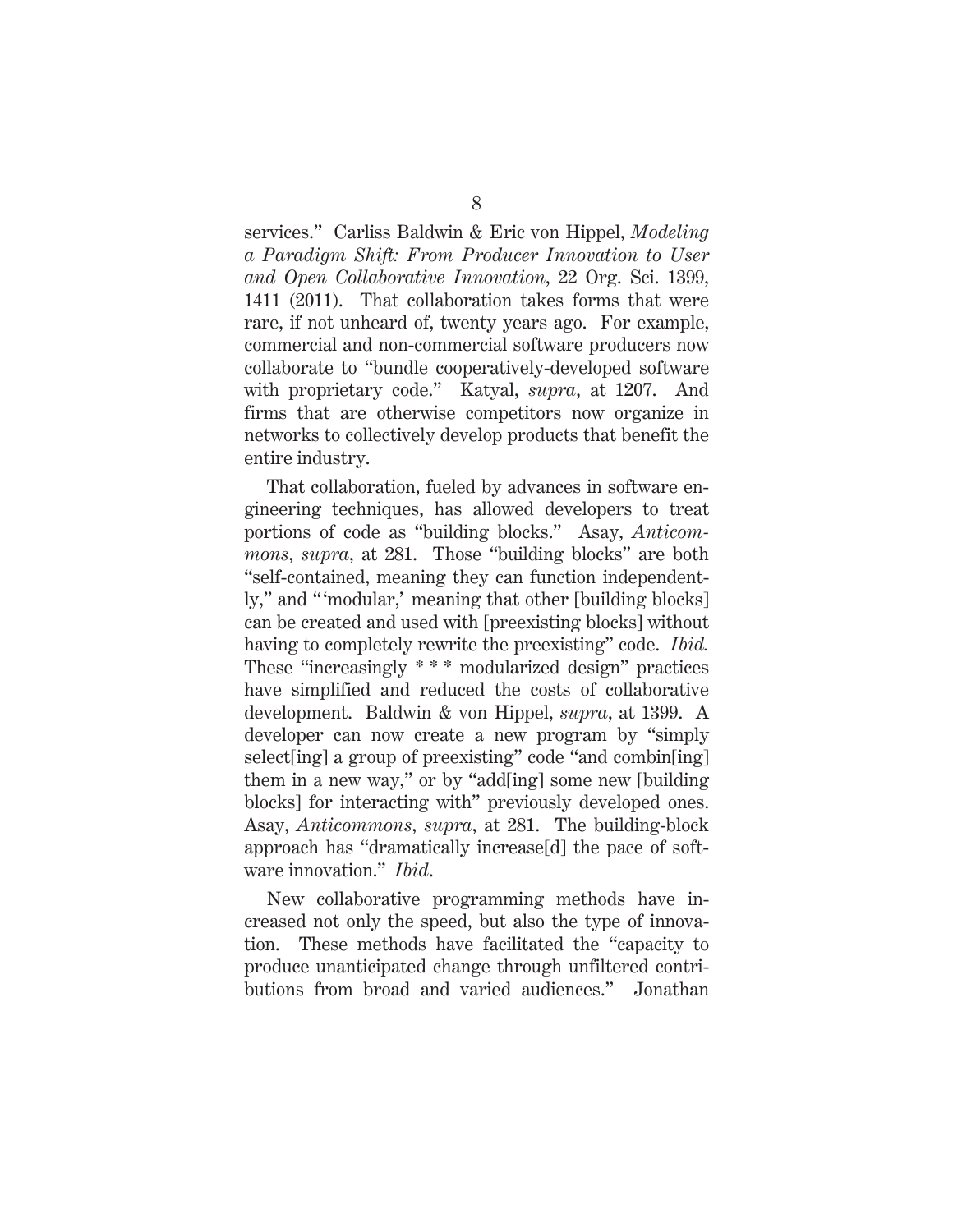Zittrain, *The Future of the Internet and How To Stop It* 70 (Yale Univ. Press, 1st ed. 2008). Software improvements can now be made not just by corporations or professional developers, but also by amateurs or end-users of software products who modify existing software to better serve their needs. Such user-based innovation has resulted in "commercially significant product and process development and modification in many fields." Baldwin & von Hippel, *supra*, at 1400. In the cutting-edge realm of artificial intelligence, for example, companies are developing highly sophisticated, deep-learning systems while recognizing that third parties may have ingenious new ideas for services that utilize such systems' capabilities.<sup>2</sup>

Under the modern "paradigm," parties have "collaboratively built some of the most popular and important software technologies in the world, including Linux, Android, Apache Web Server, Firefox, \* \* \* and many others that power much of the Internet and computing world." Asay, *Anticommons*, *supra*, at 283. The opensource industry, which is one example of this collaborative paradigm, was estimated to be worth \$17 billion in  $2019$  and is predicted to reach \$33 billion by  $2022.^3$  That trend will only continue—especially as the world shifts to cloud computing, where 90% of workloads use the Linux

 $\overline{a}$ 

<sup>2</sup> See Mark Kaelin, *Microsoft Cognitive Services: Leading the AI Charge*, TechRepublic (May 22, 2017), https://www.techrepublic.com /article/build-2017-ai-will-change-everything-and-microsoft-looks-tolead-the-way/.

<sup>3</sup> See CB Insights, *Open-Source Software Has Changed the Way Software Is Developed. Here's Where The \$33B Industry Is Headed* 3 (2019), https://www.cbinsights.com/reports/CB-Insights\_Future-Of-Open-Source.pdf.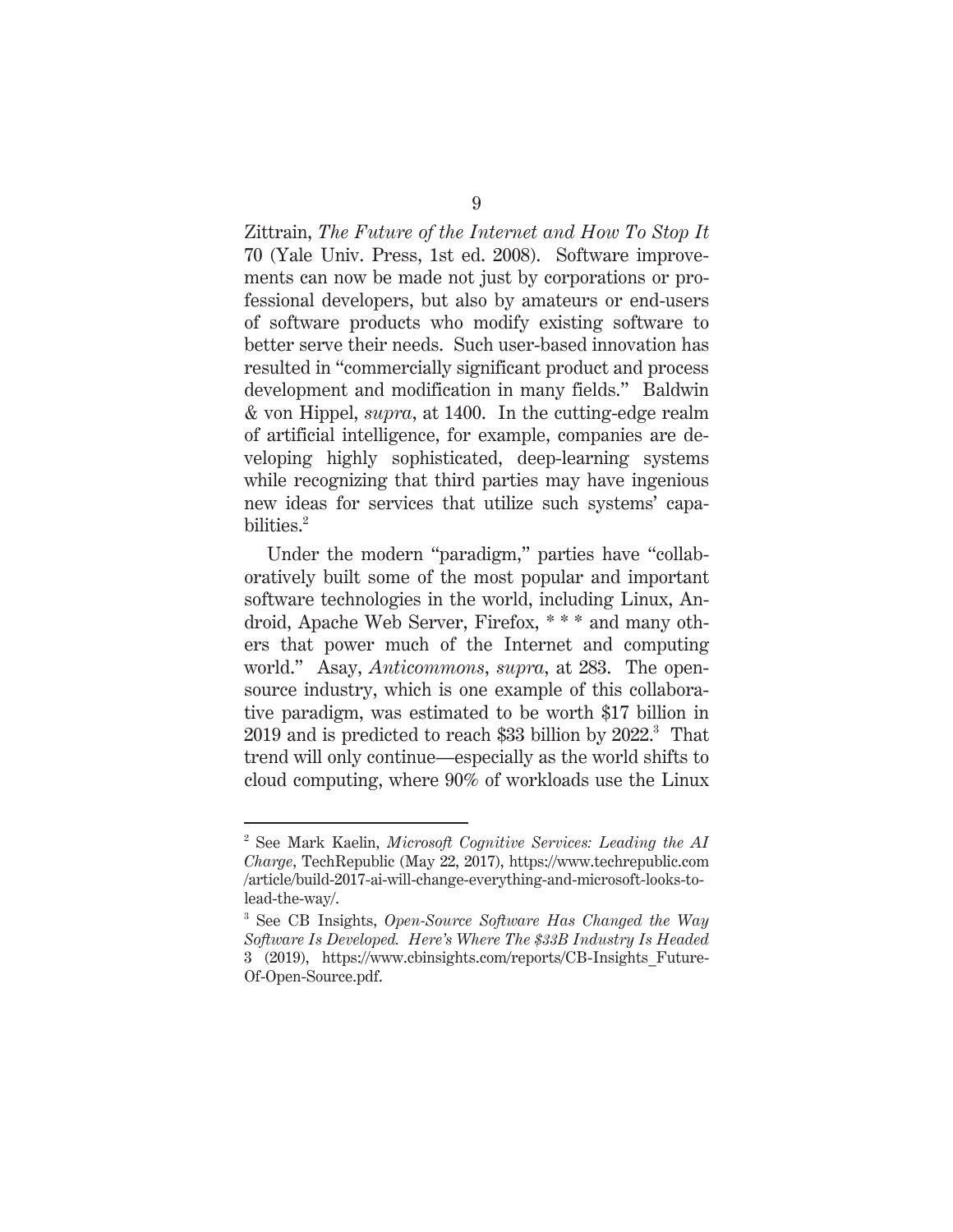open-source operating system and other open-source components.4 This collaborative development approach has become the "default innovation paradigm." Asay, *Anticommons*, *supra*, at 283.

#### **B. Interoperability Is a Key Component of Technological Innovation Today**

This transformation in today's computer ecosystem has been driven in large part by the demand for interoperability. Interoperability is the ability of "heterogeneous products and services to exchange software interfaces \* \* \* and share data." Asay, *Anticommons*, *supra*, at 279. In the early era of software development, "programs were largely written for and confined to specific hardware products," so "[l]ittle to no interoperability \* \* \* existed." *Id.* at 286. Later, however, a "greater separation between hardware and software" developed, Katyal, *supra*, at 1192, as companies began massmarketing products "designed to operate on any number of machines from one or more manufacturers," Nat'l Comm'n on New Tech. Uses of Copyrighted Works (CONTU), *Final Report on the National Commission on New Technological Uses of Copyrighted Works*, 3 Computer L.J. 53, 58 (1981). That created an increased need for interoperability across computing platforms.

Indeed, consumers today now expect and rely on their different products, devices, and applications to communicate and work together without any effort on their part. Interoperability makes that possible: It is "the reason

 $\overline{a}$ 

<sup>4</sup> See Jonathan Corbet & Greg Kroah-Hartman, Linux Found., *2017 Linux Kernel Development Report* 1 (Oct. 25, 2017), https:// www.linuxfoundation.org/publications/2017/10/2017-state-of-linuxkernel-development/.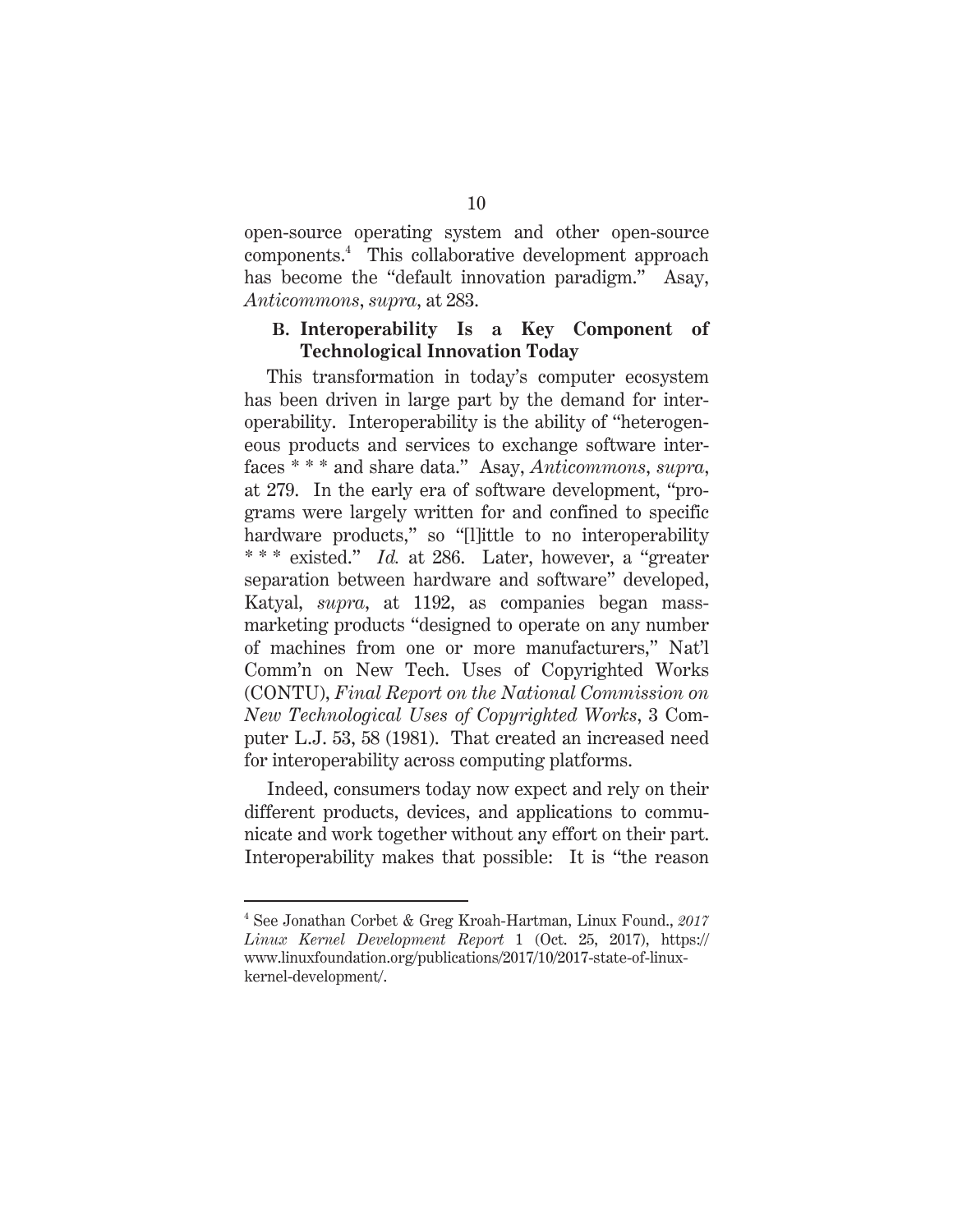[users] can read a web site regardless of what Internet browser [they] use" or "read documents on a PC even though someone wrote them on a Mac," or why "messages can pass from phone to computer to tablet." Joseph Gratz & Mark A. Lemley, *Platforms and Interoperability in* Oracle v. Google, 31 Harv. J.L. & Tech. 603, 610 (2018).

Interoperability is also critical to today's "cloud" model, in which files are stored not on local devices, but on remote, third-party servers that can be accessed from different devices and locations. A user's files—whether images, documents, spreadsheets, or music—now pass through multiple applications and servers operating in multiple software environments, all in service of immediate availability on any device. Interoperability helps achieve the promise of the cloud: the availability of user data no matter what platform is accessing it. Without such interoperability, consumers would be "compelled to retain one platform \* \* \* because their data is trapped there." Zittrain, *supra*, at 177.

Today's growing "Internet of Things" is exponentially increasing the demands of interoperability across "a wide array of devices beyond computers." Gratz & Lemley, *supra*, at 612. Software "has made its way into more and more everyday goods, including cars, household appliances, televisions, watches, treadmills, phones, security systems, cooling and heating systems, and more." Asay, *Anticommons*, *supra*, at 287. Those "smart" products often use Internet connectivity to offer advanced features, and require different computing devices and applications to work together to provide users with an integrated experience.

For example, in an interconnected home system, a consumer's phone will automatically instruct the ther-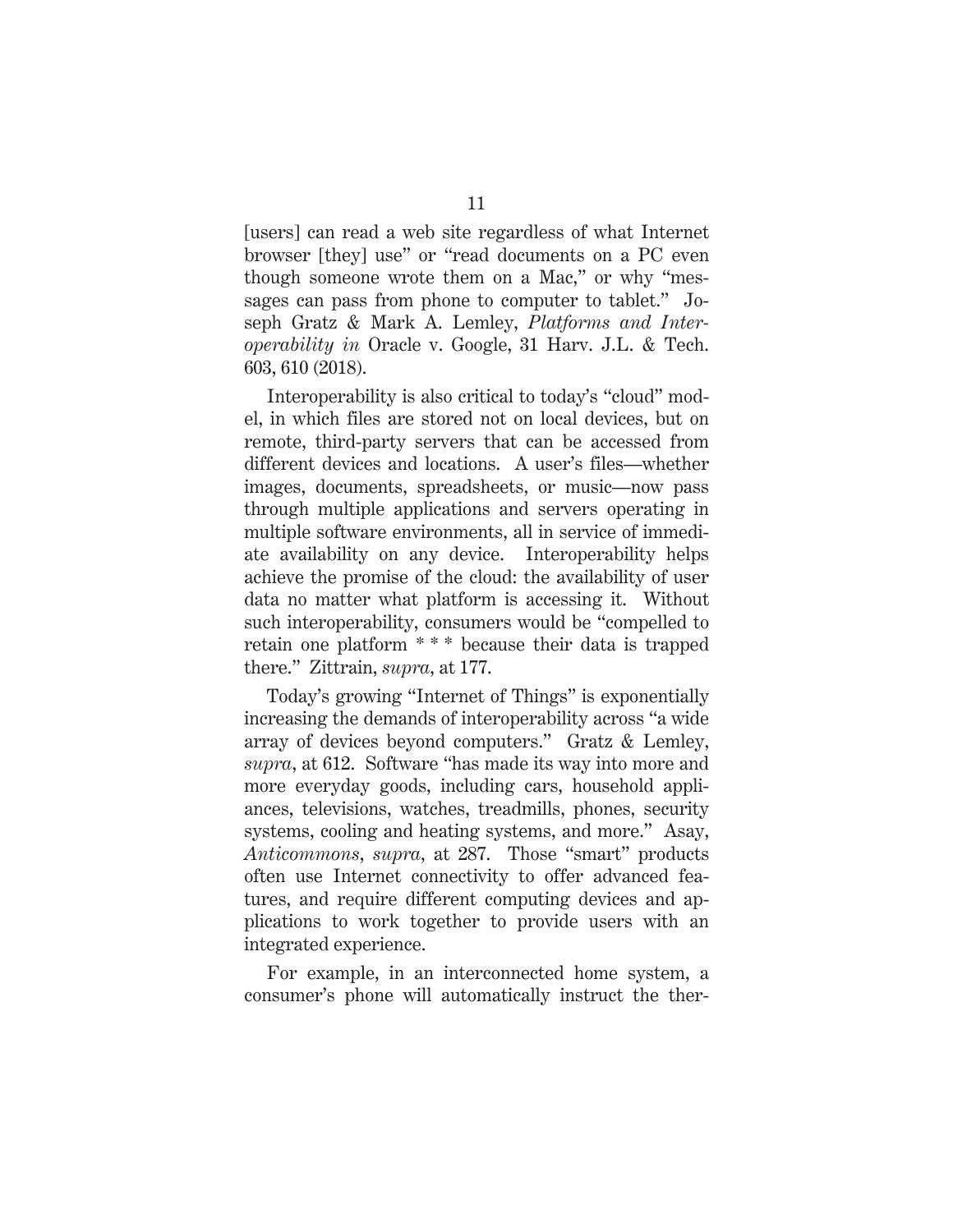mostat<sup>5</sup> to turn on and the oven to heat up<sup>6</sup> when she is thirty minutes away from home. Meanwhile, the home alarm system—which sends the homeowner a phone alert whenever it is tripped<sup>7</sup>—will automatically disable the moment she reaches the door. Each device must communicate with and share standards used by other thirdparty products to ensure compatibility. If, as in computing's early days, every device had its own proprietary interface, one could never add a product outside of a particular vendor's offerings to the system. But in today's interoperable ecosystem, consumers generally can choose smart products based on their merits and functionality, without worrying about compatibility with their existing system.

#### **C. Reuse of Functional Software Code, Including APIs, Is Critical To Promoting Collaborative Development and Interoperability**

The collaborative development and interoperability that drives innovation in today's computer industry is made possible in no small part by the reuse of functional software code. Software has a dual character: "[A]lthough code can reflect expressive choices," it can also be "primarily functional and constrained \* \* \* by the specific purposes it is designed to achieve." Simon J. Frankel & Ethan Forrest, *What Remains of Fair Use for Software After* Oracle v. Google*?,* 8 N.Y.U. J. Intell. Prop. & Ent.

 $\overline{a}$ 

<sup>5</sup> See, *e.g.*, Google, *Compare Nest Thermostats*, https://store.google. com/us/magazine/compare\_thermostats.

<sup>6</sup> See, *e.g.*, GE Appliances, *Connected Ranges & Wall Ovens*, https://www.geappliances.com/ge/connected-appliances/ranges-ovens -cooking.htm.

<sup>7</sup> See, *e.g.*, Ring, *Home Security System*, https://shop.ring.com/ pages/security-system.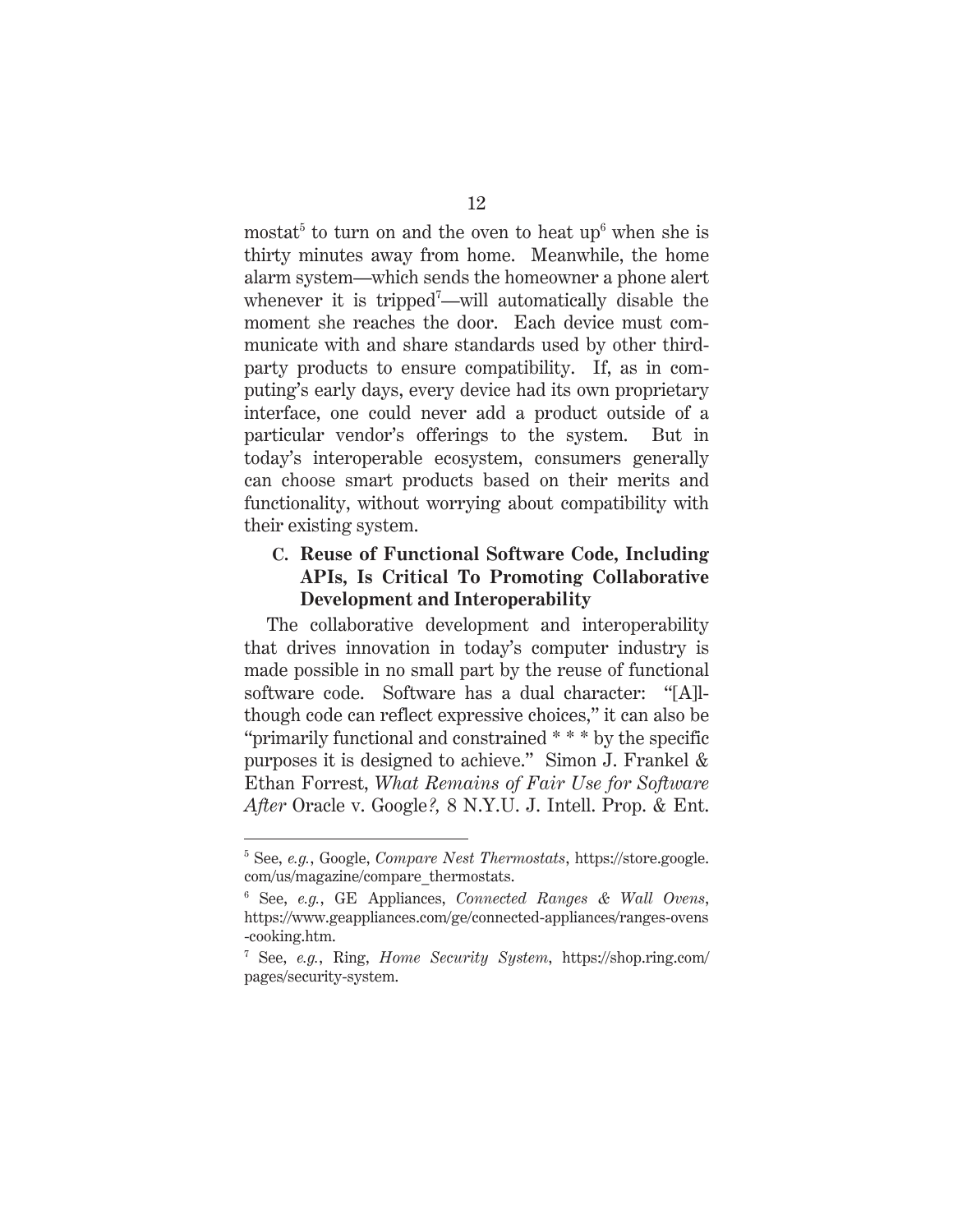L. 310, 311 (2019). Functional object code, for instance, "tell[s] [a computer] to perform a given function—by feeding it a set of instructions regarding which circuits to turn on, and which to turn off, and when." James Gibson, *Once and Future Copyright*, 81 Notre Dame L. Rev. 167, 174 (2005). Such code forms the basic "plumbing" of software applications.

APIs, which are interfaces that allow applications to communicate with one another, are one type of functional code. In particular, an API's "declaring code command[s] the computer to execute the associated implementing code, which gives the computer the step-by-step instructions for carrying out the declared function." Pet. App. 126a. In other words, the declaring code simply identifies a function to be performed, while the implementing code actually tells the computer how to perform that function.

Among the code that Google used in this case, for example, was declaring code that facilitates the operation of opening a file.<sup>8</sup> Programs that need to open files are as numerous as they are varied, including music players, image editors, word processors, email clients, and video games. Engineers working on these diverse applications can reuse functional API declaring code to create an interoperable system in which a file created in a word processor can be sent as an attachment in an email client and opened on a mobile phone. And if, for example, the "open file" method is extended to work with a new kind of device, none of the user-level applications would have to

-

<sup>8</sup> See Pet. App. 126a n.2 (listing "java.io," a package containing classes that read files).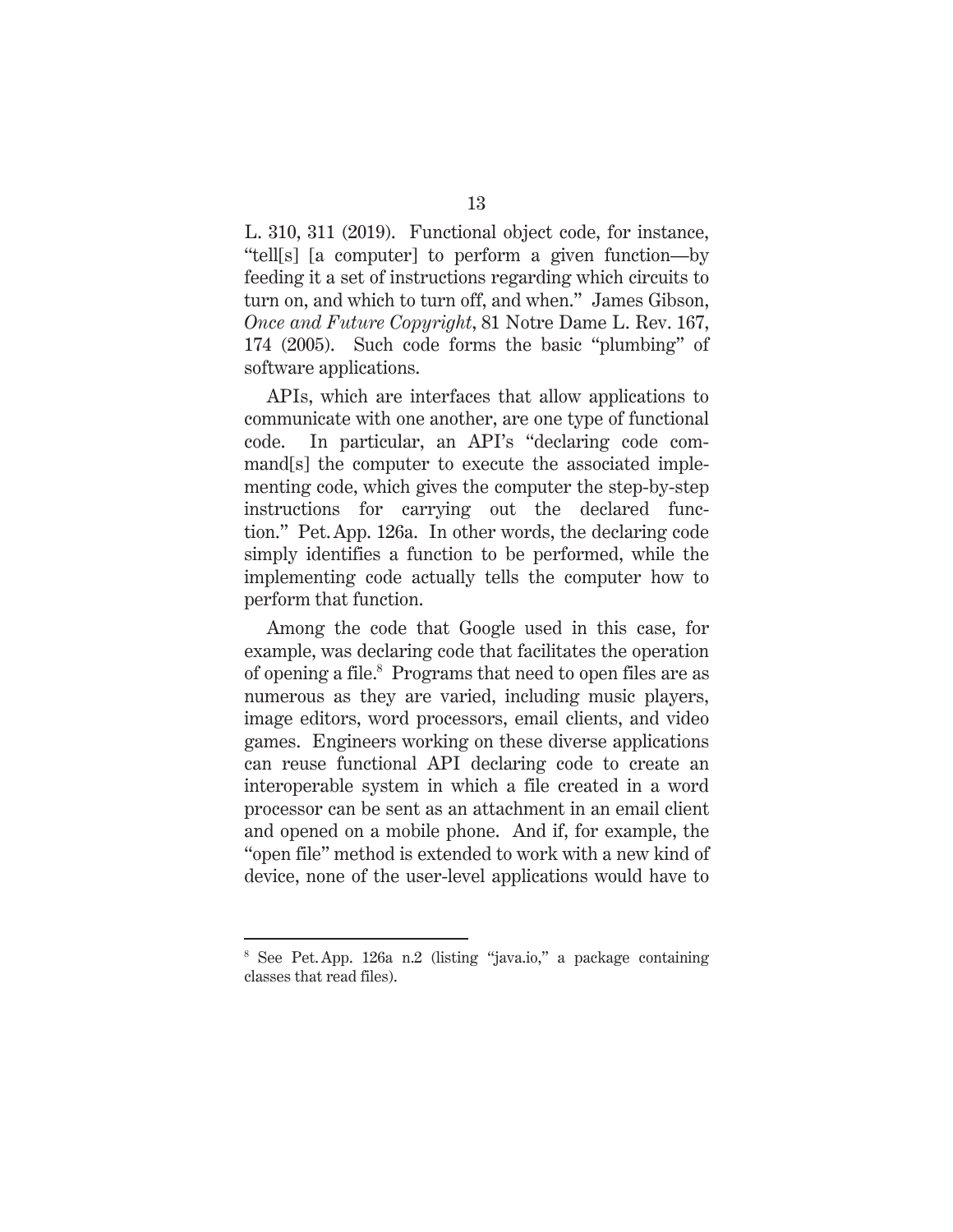be updated because the declaring code would remain the same.

The ability of developers to repurpose such functionality without obtaining explicit authorization from any specific software creator frees software developers to focus on adding new, innovative features, rather than constantly rewriting new declarations for already-known functions. And reusing declaring code not only conserves engineering resources, but also enables engineers to have a lingua franca for functional operations more generally, which facilitates collaboration among developers.

The reuse of functional elements of APIs has long promoted competition, innovation, and consumer choice. In the late 1980s, for example, IBM dominated the market for PC-compatible computers "through its control of the IBM PC BIOS," which "provide[d] an API for software, including the operating system, to communicate with the computer's processor." Gratz & Lemley, *supra*, at 610. To create PC-compatible computers, other companies "reimplemented" the functional aspects of the IBM API—including "a hierarchy of command" and a software "call" that "would write a particular letter to the screen." *Id.* at 611. That "led to a proliferation of IBM PC-compatible 'clone' computers from Compaq, Dell, and others." *Ibid.*

In another example from the 1990s, an open-source developer created a program called WINE, which allowed developers to enable Windows applications to run on computers that used the Linux open-source system, without explicit authorization from Microsoft. Gratz & Lemley, *supra*, at 611. To create WINE, the developer "use[d] the same hierarchy of function names" of various Windows APIs. *Id.* at 612. Years later, Microsoft created "the inverse of WINE," reimplementing the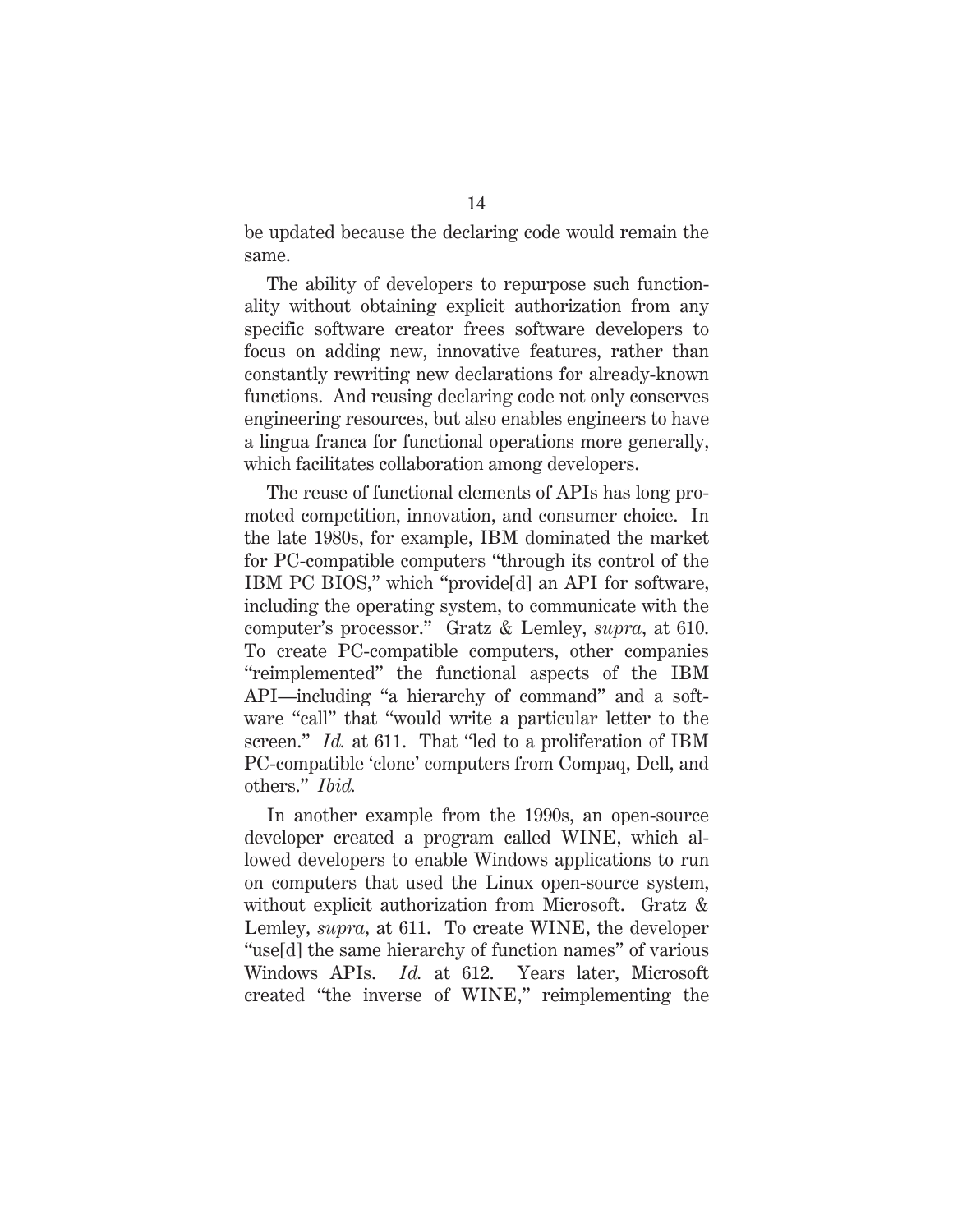structure of certain Linux APIs to create the Windows Subsystem for Linux, a program that allowed Linux programs to run on Windows. *Ibid.* The Windows-Linux experience shows that reuse of functional code is a "twoway street" that benefits both the original creator and the follow-on developer—and ultimately the consumer. See *ibid.*

#### **II. COURTS HAVE LONG APPLIED A FLEXIBLE FAIR USE DOCTRINE TO ADDRESS SOFTWARE'S UNIQUE NATURE**

"From its beginning, the law of copyright has developed in response to significant changes in technology." *Sony Corp. of Am.* v. *Universal City Studios, Inc.*, 464 U.S. 417, 430 (1984). Software reflected a leap forward in technology. But it also presented new issues for copyright law not posed by traditional literary works. Unlike a novel, modern software is built collaboratively. See pp. 7-10, *supra*. And it is a "hybrid" of both extremely creative and highly functional elements. *Comput. Assocs. Int'l, Inc.* v. *Altai, Inc.*, 982 F.2d 693, 712 (2d Cir. 1992). For decades, courts have adapted copyright law to address that reality: They have afforded strong protections to creative aspects of software to prevent wholesale piracy, while allowing broad reuse of functional software code under a robust fair use doctrine for developing new technologies. The computer industry has flourished under that approach, benefiting copyright holders and third parties alike. The Federal Circuit's decision upends that approach and threatens the technological innovation it fostered.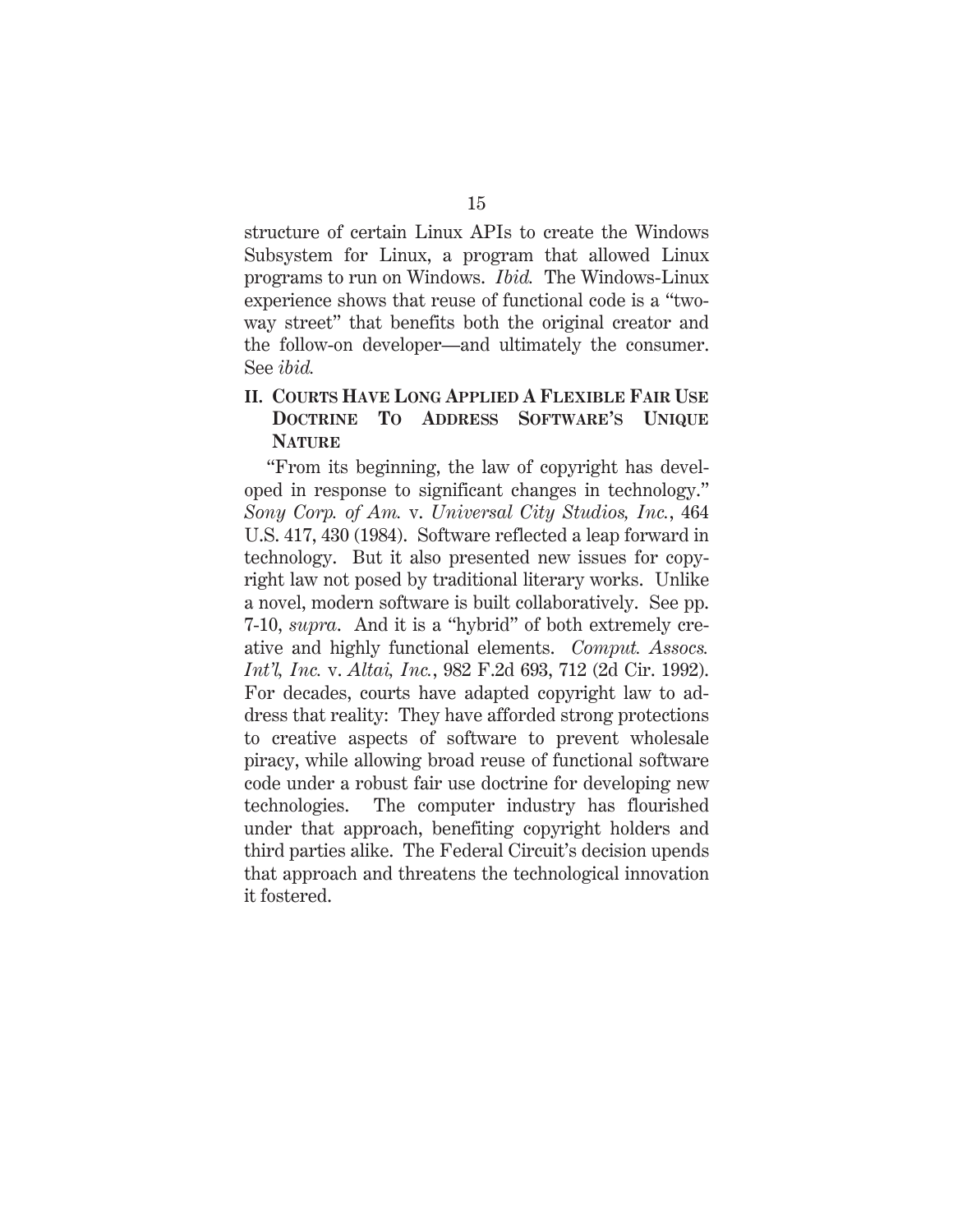#### **A. Software's Collaborative and Functional Elements Distinguish It from Traditional Creative Works Subject to Copyright Protection**

Although "[m]ost of the law of copyright \* \* \* developed in the context of literary works such as novels, plays, and films," "[t]he problem presented by computer programs is fundamentally different." *Lotus Dev. Corp.*  v. *Borland Int'l, Inc.*, 49 F.3d 807, 819 (1st Cir. 1995) (Boudin, J., concurring). Software is made differently from, and serves different purposes than, traditional literary works.

Unlike a novel, software today is often built collaboratively, not by an individual, siloed author. See pp. 7- 10, *supra*. Appreciation of that collaborative paradigm is critical to fair-use analysis. Under the traditional singleproducer model, it was once assumed that strong intellectual-property protection for software was "the only feasible way to cover the costs of innovation." Baldwin & von Hippel, *supra*, at 1411. But today's collaborative ecosystem shows the traditional calculus "that software creators will not incur the costs necessary to develop software without exclusive rights in that software" no longer holds. Asay, *Anticommons*, *supra*, at 271. Instead, "any given piece of software may include dozens, hundreds, or even thousands of copyright holders." *Id.* at 279. With new revenue streams that do not depend on a proprietary model, companies are incentivized to innovate even if they do not capture monopoly profits. See Baldwin & von Hippel, *supra*, at 1399-1400.

Much of this collaborative process is facilitated by copyright-based licensing agreements that have developed over time. Asay, *Anticommons*, *supra*, at 279. Nonetheless, collaborative innovation frequently occurs without the express permission of the copyright holder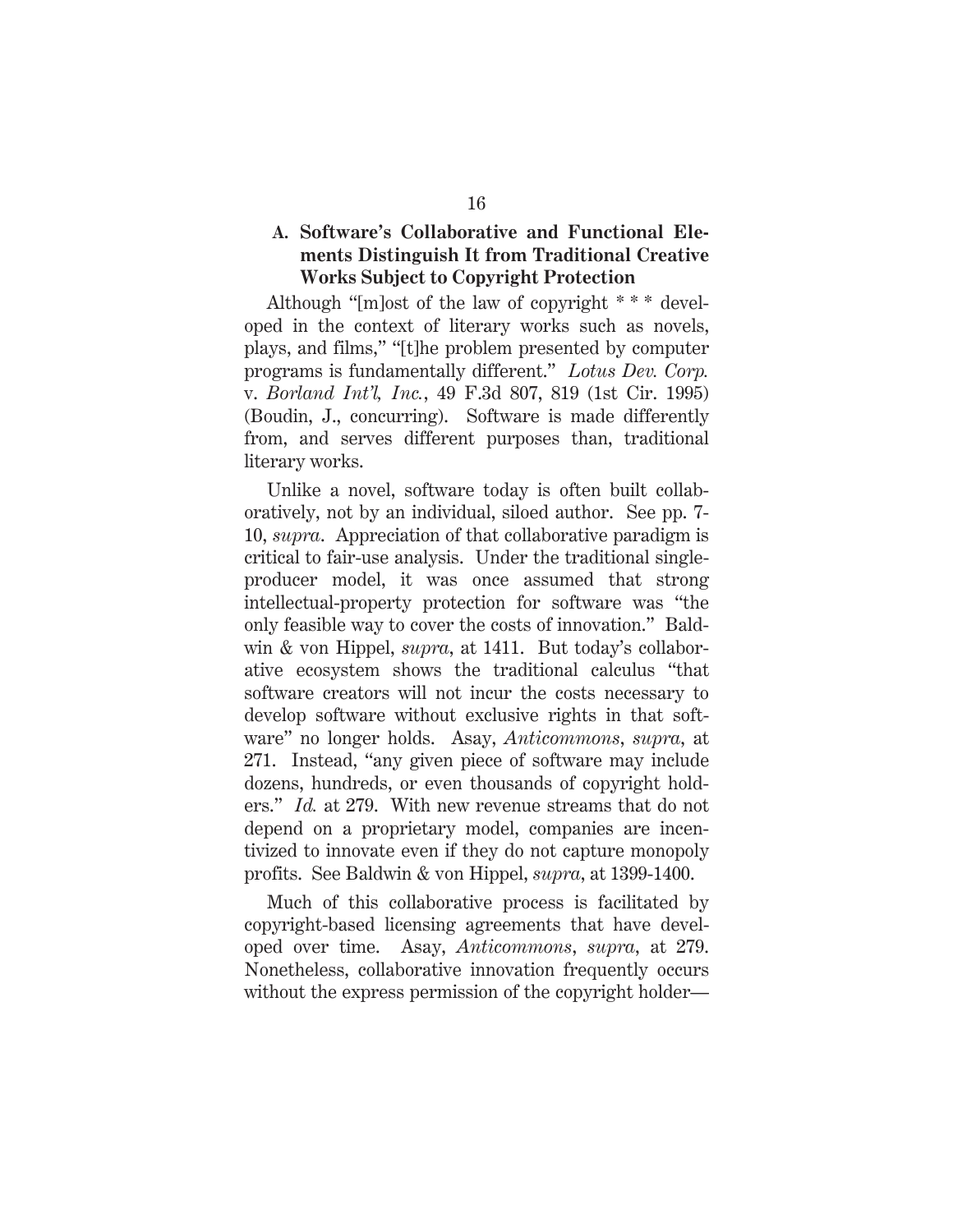yet within the boundaries of copyright law. As explained below (at 21-22), the computer industry has adapted in particular to the breathing room that courts have construed the fair use doctrine to provide. See Gratz & Lemley, *supra*, at 610. An impractically rigid approach to copyright could "make \*\*\* collaboratively built resource[s] more difficult" to produce, stymieing the software-development models that are now ascendant. Asay, *Anticommons*, *supra*, at 268.

Software differs from traditional literary works in other critical respects. Unlike a novel, software is not purely a work of creative expression—it is a "hybrid" of creative and functional elements. *Altai*, 982 F.2d at 712. A programmer's "program structure and design may be highly creative and idiosyncratic." *Sega Enters. Ltd.* v. *Accolade, Inc.*, 977 F.2d 1510, 1524 (9th Cir. 1992), as amended (Jan. 6, 1993). But other aspects of software are utilitarian and serve functional purposes, such as "facilitat[ing] communication between the user and the computer." *Apple Comput., Inc.* v. *Microsoft Corp.*, 35 F.3d 1435, 1444 (9th Cir. 1994). Software thus " 'hover[s] \* \* \* closely to the elusive boundary'" between idea and expression that marks copyright's bounds. *Lexmark Int'l, Inc.* v. *Static Control Components, Inc.*, 387 F.3d 522, 535 (6th Cir. 2004). The software interfaces at issue in this case are one example. While they reflect certain minimal creativity, these interfaces are largely functional, allowing a programmer to invoke a function on a device. See Pet.App. 179a-180a; pp. 12-15, *supra*. As explained above (at 7-15), today's industry expects that follow-on developers can reuse such code for the purpose of creating compatible products.

Software thus presents unique practical challenges for copyright law. Compared to traditional works, there are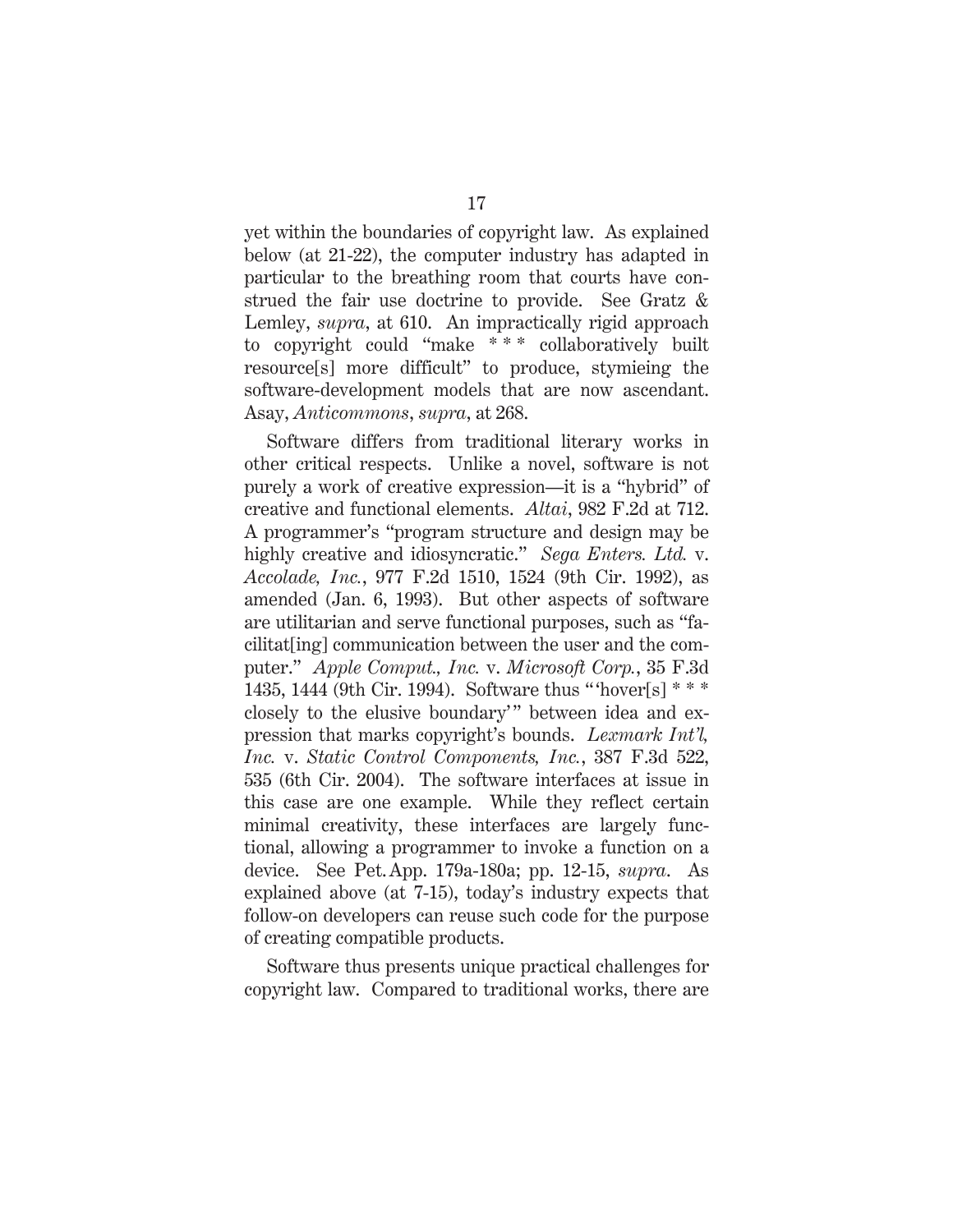likely to be both more copyright holders in any given piece of software, and a greater practical need to reuse aspects of software to foster follow-on innovation. Those "changes" from the literary context require a reasoned "response" from the courts when applying fair use. *Sony*, 464 U.S. at 430.

#### **B. A Flexible Fair Use Doctrine Is Essential To Promoting Collaboration and Interoperability in Modern Software Development—As Courts Have Long Recognized**

Copyright promotes two fundamental but competing interests: On the one hand, it seeks to "assure[] authors the right to their original expression"; on the other, it "encourages others to build freely upon the ideas and information conveyed by a work." *Feist Publ'ns, Inc.* v. *Rural Tel. Serv. Co.*, 499 U.S. 340, 349-350 (1991). To that end, copyright provides broad protections for an author's "creative expression," which "falls within the core" of the work copyright law is intended to foster. *Campbell* v. *Acuff-Rose Music, Inc.*, 510 U.S. 569, 586 (1994). But an array of doctrines also makes clear that copyright law allows great latitude for the reuse of facts, ideas, and other functional elements underlying an author's work. Those include the "idea/expression" dichotomy, *Feist*, 499 U.S. at 350, *scènes à faire*, *Swirsky* v. *Carey*, 376 F.3d 841, 850 (9th Cir. 2004), and most relevant here, fair use, *Campbell*, 510 U.S. at 576; see *Stewart* v. *Abend*, 495 U.S. 207, 237 (1990) ("[F]air use is more likely to be found in factual works than in fictional works.").

Fair use is a "flexible" and adaptable doctrine. *Perfect 10, Inc.* v. *Amazon.com, Inc.*, 508 F.3d 1146, 1163 (9th Cir. 2007). That extends to accounting for the technological realities the copyrighted work presents. See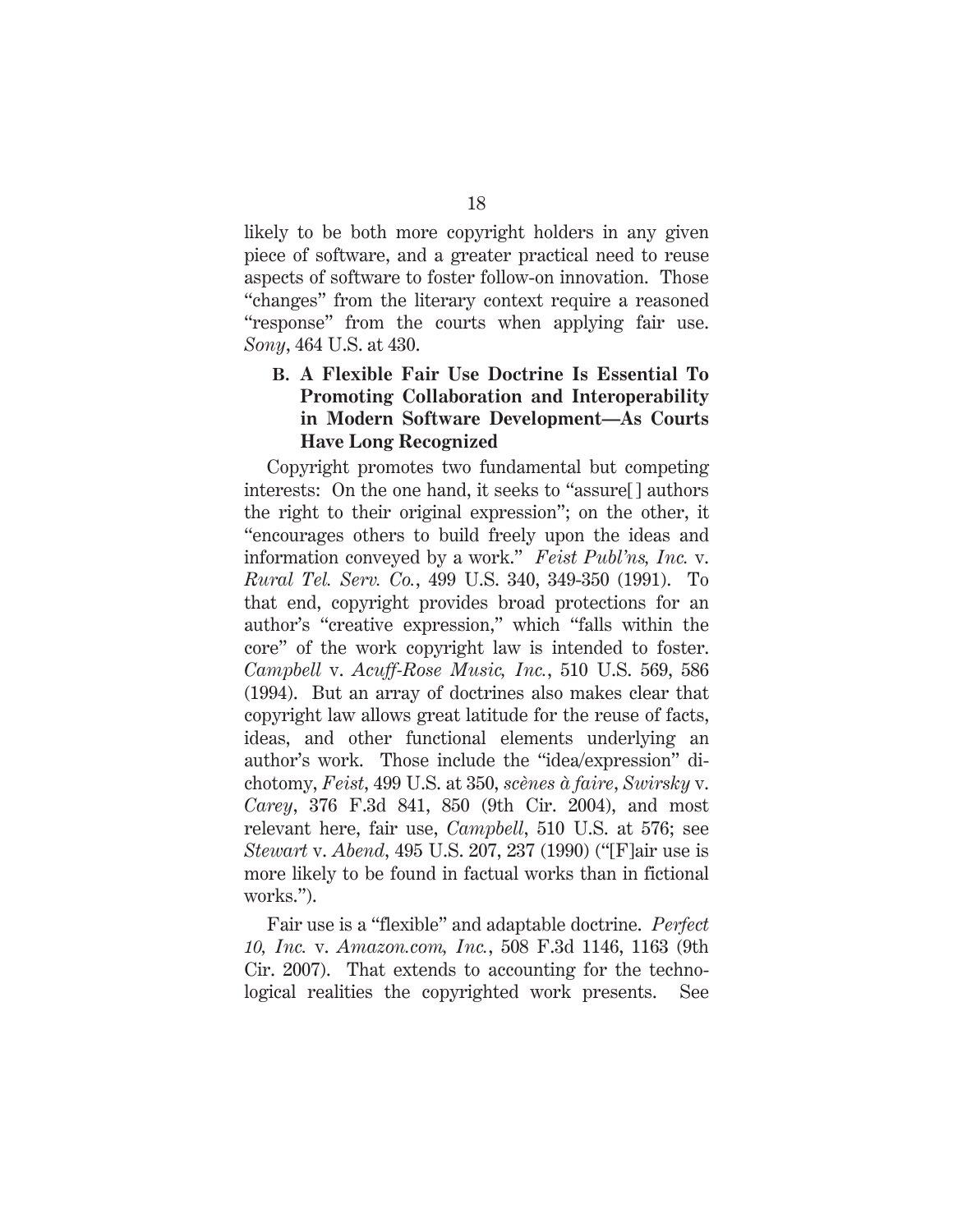*Sony*, 464 U.S. at 430. For decades, courts have tailored fair-use analysis to account for software's hybrid nature—affording protection against piracy for the creative aspects of software, while offering little to no protection to its utilitarian aspects. Courts have been particularly willing to find fair use where functional aspects of software are used to achieve interoperability or compatibility with other software and devices.

In *Sega*, for example, the Ninth Circuit upheld Accolade's copying of object code to develop video games that could be played on Sega's Genesis console. 977 F.2d at 1514-1515, 1525. The code was "essentially utilitarian" covering the "subroutines" that allowed "the user to interact with the video game" and "the game cartridge to interact with the console"—and thus warranted only " thin'" copyright protection. *Id.* at 1524-1525. Accolade copied it, moreover, not to appropriate expressive content, but to access "functional" elements needed for "compatibility." *Id*. at 1522. And even though Accolade created "a competing product," that commercial purpose did not "preclude[] a finding of fair use" because it was "rebutted by" the resulting "public benefit": Accolade's use led to an "increase in the number of independently designed video game programs offered for use with the Genesis console." *Id.* at 1522-1523.

The Ninth Circuit applied similar reasoning in *Sony Computer Entertainment, Inc.* v. *Connectix Corp.*, 203 F.3d 596 (9th Cir. 2000). Connectix had copied Sony's "BIOS"—software that controlled the basic functions of Sony's PlayStation game console. *Id.* at 603. Connectix did so in connection with creating new software that enabled users to play video games that had been developed for Sony's console on PCs. *Id*. at 601. The court noted that Sony's BIOS "lies at a distance from the core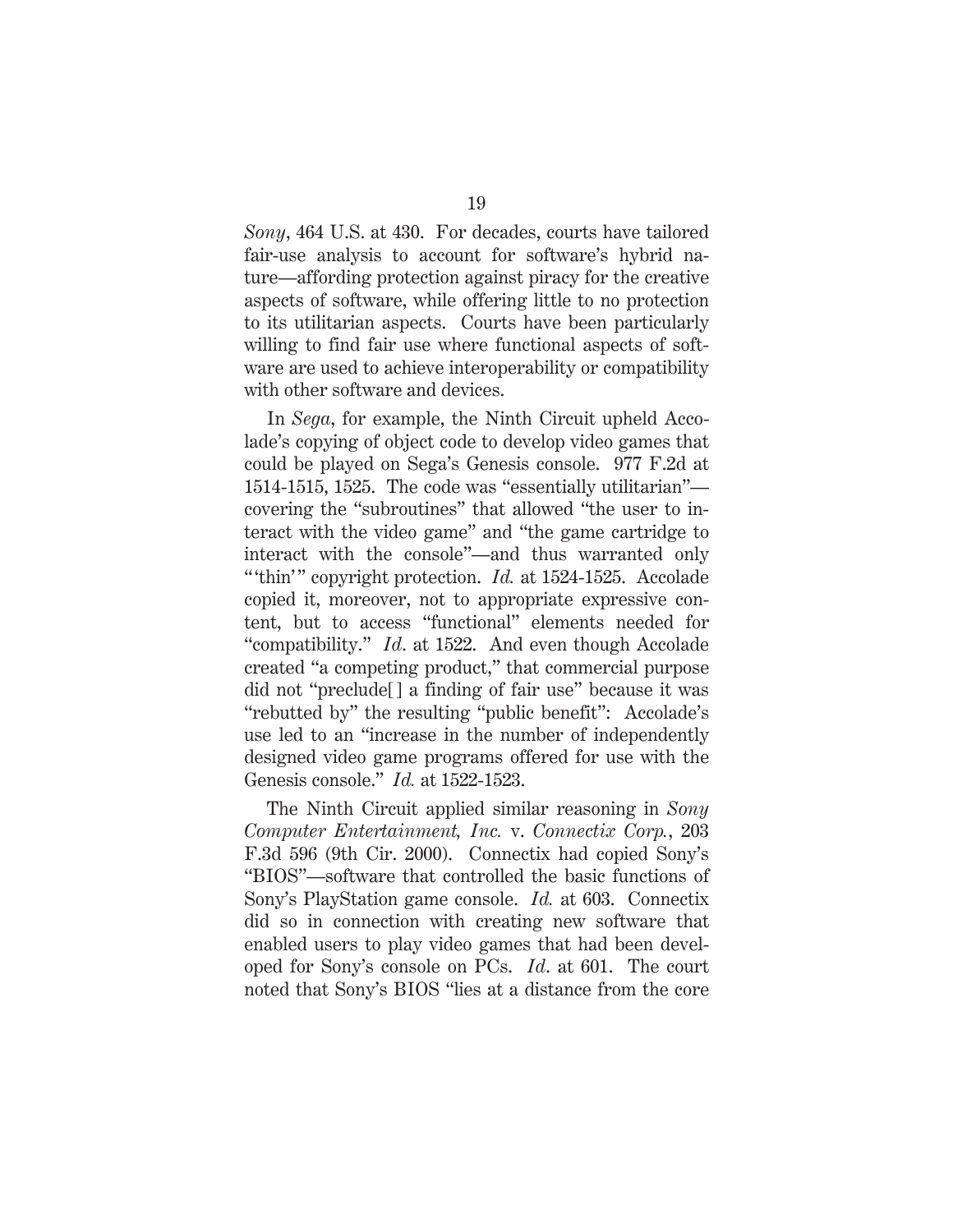[of copyright protection] because it contains unprotected [functional] aspects." *Id*. at 603. The BIOS code thus was entitled to a "'lower degree of protection than more traditional literary works.'" *Ibid*. The court also found that Connectix's program was a transformative use of the BIOS, because it "afford[ed] opportunities for game play in new environments." *Id*. at 606. The court held that Connectix's copying was fair use, despite the fact that it was done to create a product that competed with—and did not otherwise expand the capabilities of or market for—Sony's own product. *Id*. at 608.

Similar examples abound. Time and again, courts have held that copying software to access its functional elements—to develop follow-on, compatible or interoperable technologies—is fair use that furthers copyright law's purposes. See, *e.g.*, *Lewis Galoob Toys, Inc.* v. *Nintendo of Am., Inc.*, 964 F.2d 965, 971 (9th Cir. 1992) (fair use for consumers to use a product that was compatible with Nintendo's games); *Atari Games Corp.* v. *Nintendo of Am. Inc.*, 975 F.2d 832, 843-844 (Fed. Cir. 1992) (reverse-engineering a game console's software to make compatible games was fair use).

Until the Federal Circuit's decision below, the broad application of fair use in such circumstances was considered "settled law." Gratz & Lemley, *supra*, at 610. That "approach to software—grounded in the primarily functional, rather than expressive, nature of most programming—has \* \* \* permitted developers to build upon their predecessors' advances." Frankel & Forrest, *supra*, at 311. The computer industry has structured its conduct in reliance on the breathing room for reuse of functional code that such decisions provided.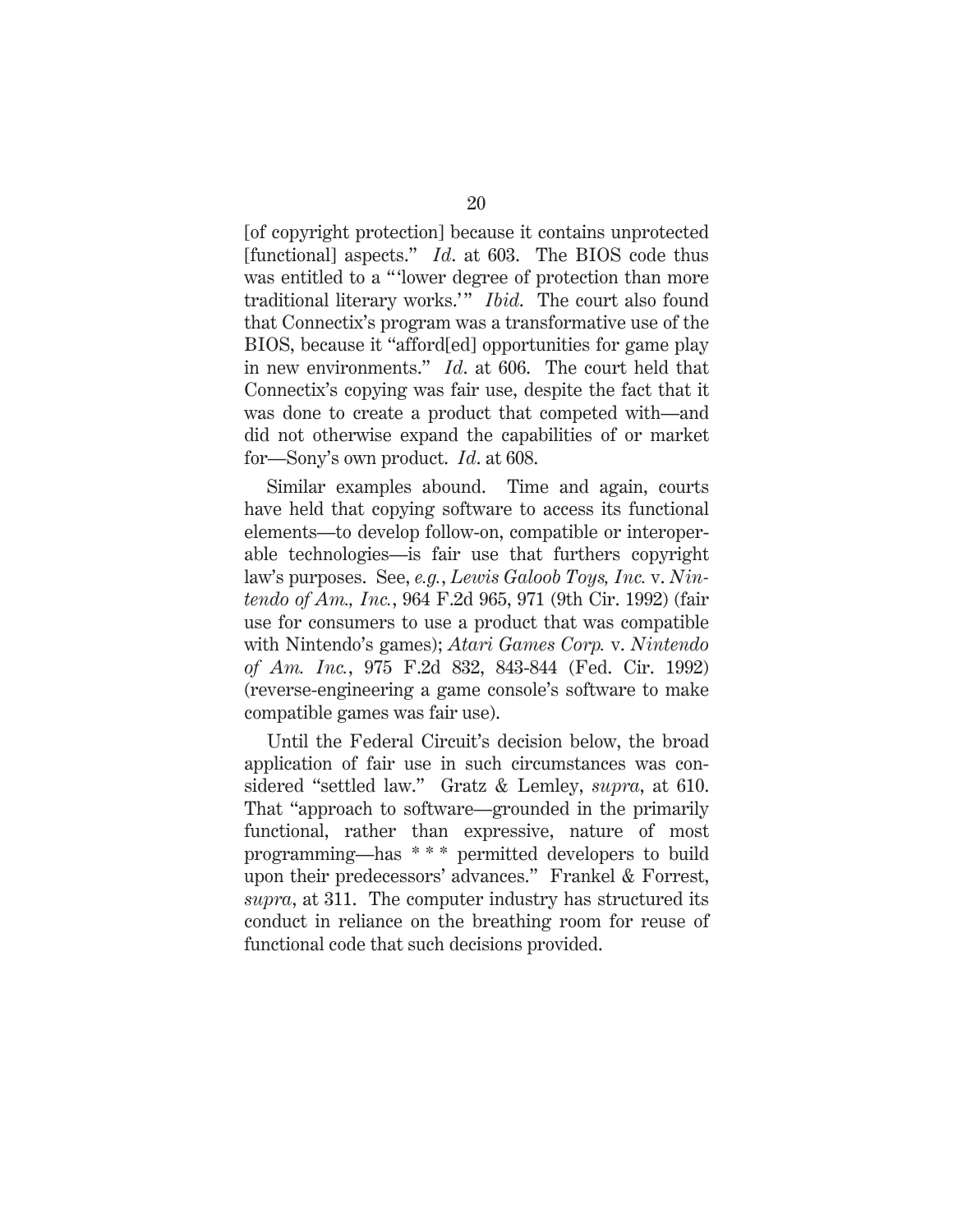#### **C. Experience Has Shown That a Flexible Fair Use Doctrine Fosters Innovation in Computer Software**

Experience has shown that the pragmatic approach courts have taken to fair use of software code has fostered the "growth in creative expression \* \* \* that the Copyright Act was intended to promote." *Sega*, 977 F.2d at 1523. Indeed, some have urged that copyright's "solicitousness to copying for the purpose of interoperability is the reason we have a vibrant and competitive [computer] industry" today. Gratz & Lemley, *supra*, at 610.

The video-game industry, for instance, has flourished since the seminal decisions finding fair use in the 1990s. Previously, game development was tied to the maker of the game console and its licensees. Allowing third parties to develop compatible games by reverse-engineering game-console software "facilitat[ed] the entry" of "new competitor[s]." *Sega*, 977 F.2d at 1523. Since then, the video-game industry has grown to generate over \$43 billion in annual U.S. revenues. $9$ 

Nor did the video-game industry's growth come at the expense of the original copyright holders. In *Connectix*, Sony argued that it would lose sales and profits if Connectix were permitted to create a competing platform that could run games created for Sony's PlayStation. 203 F.3d at 607. But the latest PlayStation has sold more than  $91.6$  million units.<sup>10</sup> In one recent quarter, Sony's

-

<sup>9</sup> Entm't Software Ass'n, *U.S. Video Game Sales Reach Record-Breaking \$43.4 Billion in 2018*, (Jan. 22, 2019), https://www.theesa. com/press-releases/u-s-video-game-sales-reach-record-breaking-43- 4-billion-in-2018/.

<sup>10</sup> Erik Kain, *Putting the PlayStation 4's 91.6 Million Sales into Context*, Forbes (Jan. 11, 2019), https://www.forbes.com/sites/erik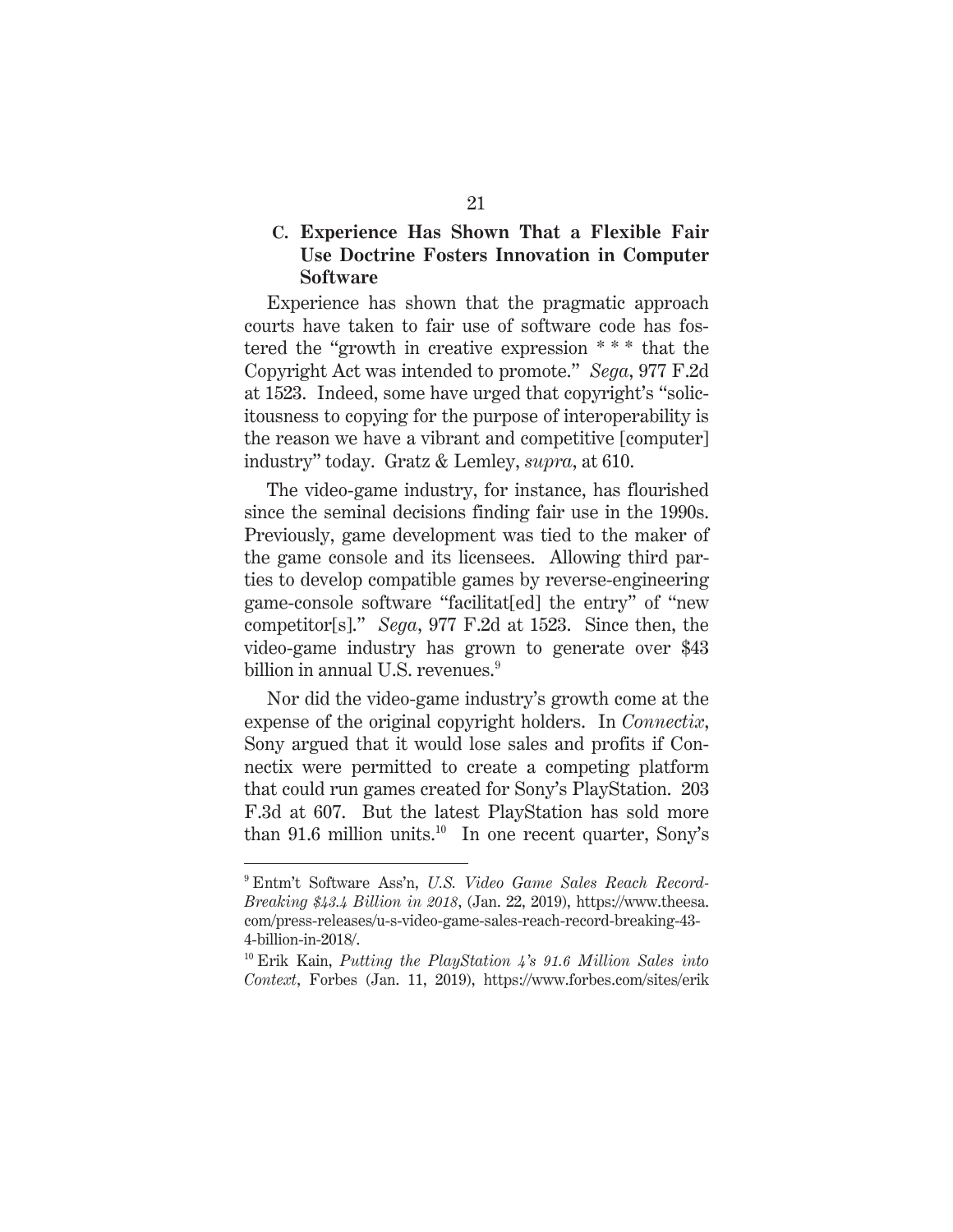PlayStation division brought in \$670 million in profit, outperforming "other parts of [Sony's] business."11

Thus, a central premise of the Federal Circuit's approach—that a fair-use finding here would undermine incentives to produce computer programs—is belied by history. A flexible application of fair use has not harmed the ability of software producers to enter into productive copyright-licensing arrangements and otherwise recoup their investments in innovation. Copyright holders have continued to thrive because allowing reasonable fair use of functional code enables innovation that creates new opportunities for the whole market to grow.

#### **III.THE FEDERAL CIRCUIT'S DECISION DEFIES SETTLED FAIR-USE PRINCIPLES AND MISAPPREHENDS THE COLLABORATIVE NATURE OF THE COMPUTER INDUSTRY**

After hearing the evidence in this case, the jury reasonably concluded that Google's reuse of functional Java code was fair use. Pet.App. 9a. In reversing that finding as a matter of law, the Federal Circuit's decision upends the computer industry's settled expectations about fair use of software code.Instead of treating fair use as a "flexible" doctrine that can adapt to address software's dual nature, *Perfect 10*, 508 F.3d at 1163, the Federal Circuit took a rigid view that treats even the functional aspects of software as if they were entitled to the same protection as creative literary works. It also

 $\overline{a}$ 

kain/2019/01/11/putting-the-playstation-4s-91-6-million-sales-intocontext/#543b0c856c50.

<sup>11</sup> Jamie Rigg, *PlayStation Keeps Making Money, Sony Phones Keep Losing It*, Engadget (Feb. 1, 2019), https://www.engadget. com/2019/02/01/sony-playstation-4-profit/.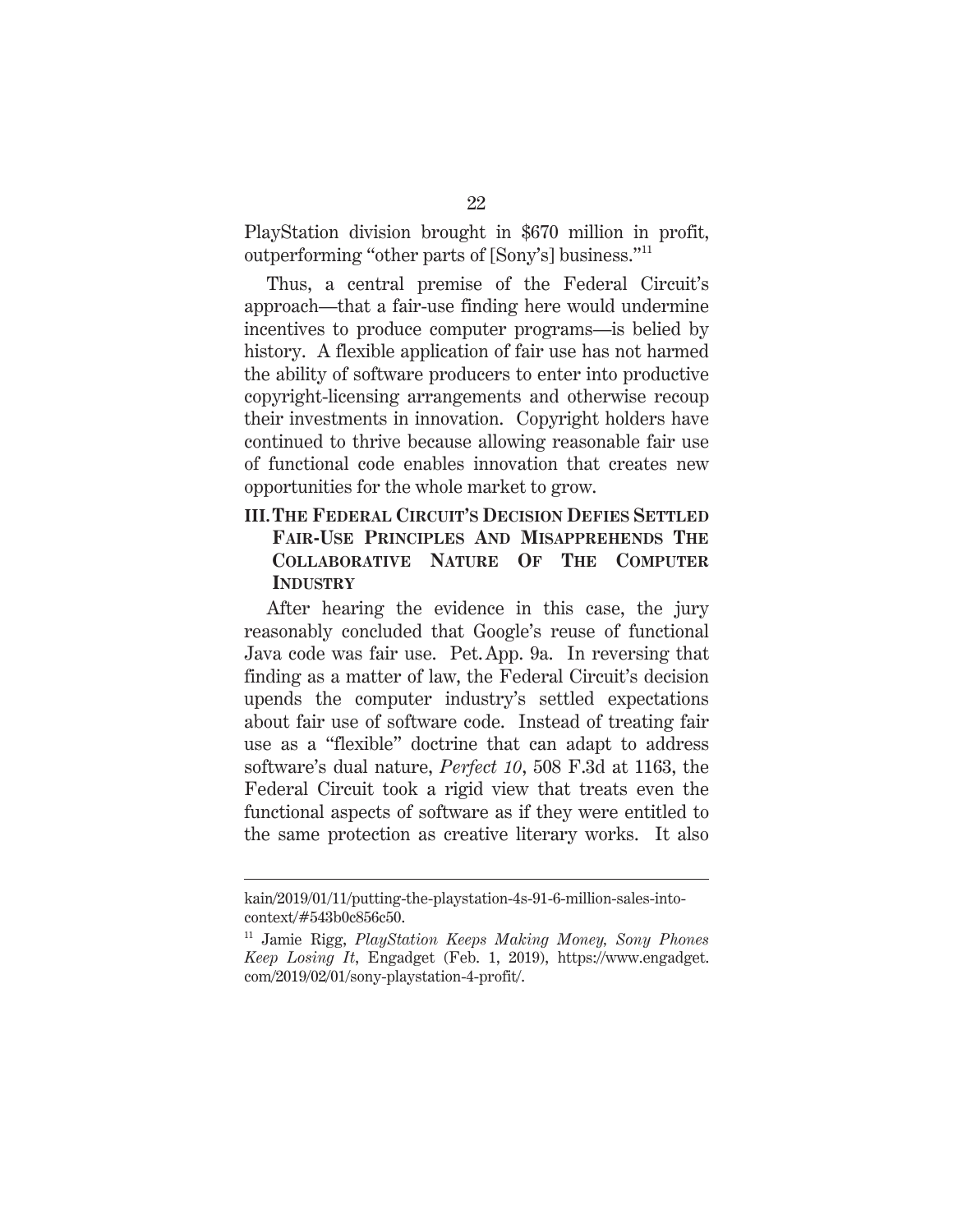took a straitjacketed view of the "transformative use" factor of fair use, failing to acknowledge that Google's reuse of the Java software interfaces in its Android operating system has made a world of new features possible for Java programmers and consumers alike.

The purpose of copyright law is to "promote" "the Progress of Science and useful Arts." U.S. Const. art. I, § 8, cl. 8. The Federal Circuit's cramped fair-use analysis defies that purpose, threatening to disrupt collaborative software development and restrict creativity in the most vital and inventive sector of our economy. Reversal is warranted.

#### **A. The Federal Circuit's Disregard of the Functional Nature of Oracle's Declaring Code and SSOs in the Fair-Use Analysis Defies Precedent and Industry Reality**

The Copyright Act requires consideration of the "nature of the copyrighted work" in any fair-use analysis. 17 U.S.C. § 107(2). That factor "calls for recognition that some works are closer to the core of intended copyright protection than others, with the consequence that fair use is more difficult to establish when the former works are copied." *Campbell*, 510 U.S. at 586. Conversely, "[w]orks that are merely compilations of fact" or of "functional concepts" receive "" thin" protection, so fair use is easier to establish. *Sega*, 977 F.2d at 1524 (quoting *Feist*, 499 U.S. at 349). Given that software may contain both highly creative elements and essentially functional elements, courts have long recognized that a focus on "the nature of the copyrighted work" taken is "particularly significant" in software cases. *Micro Star* v. *Formgen Inc.*, 154 F.3d 1107, 1113 (9th Cir. 1998).

For example, in *Connectix*, the copied work consisted of software code that controlled the basic functions of the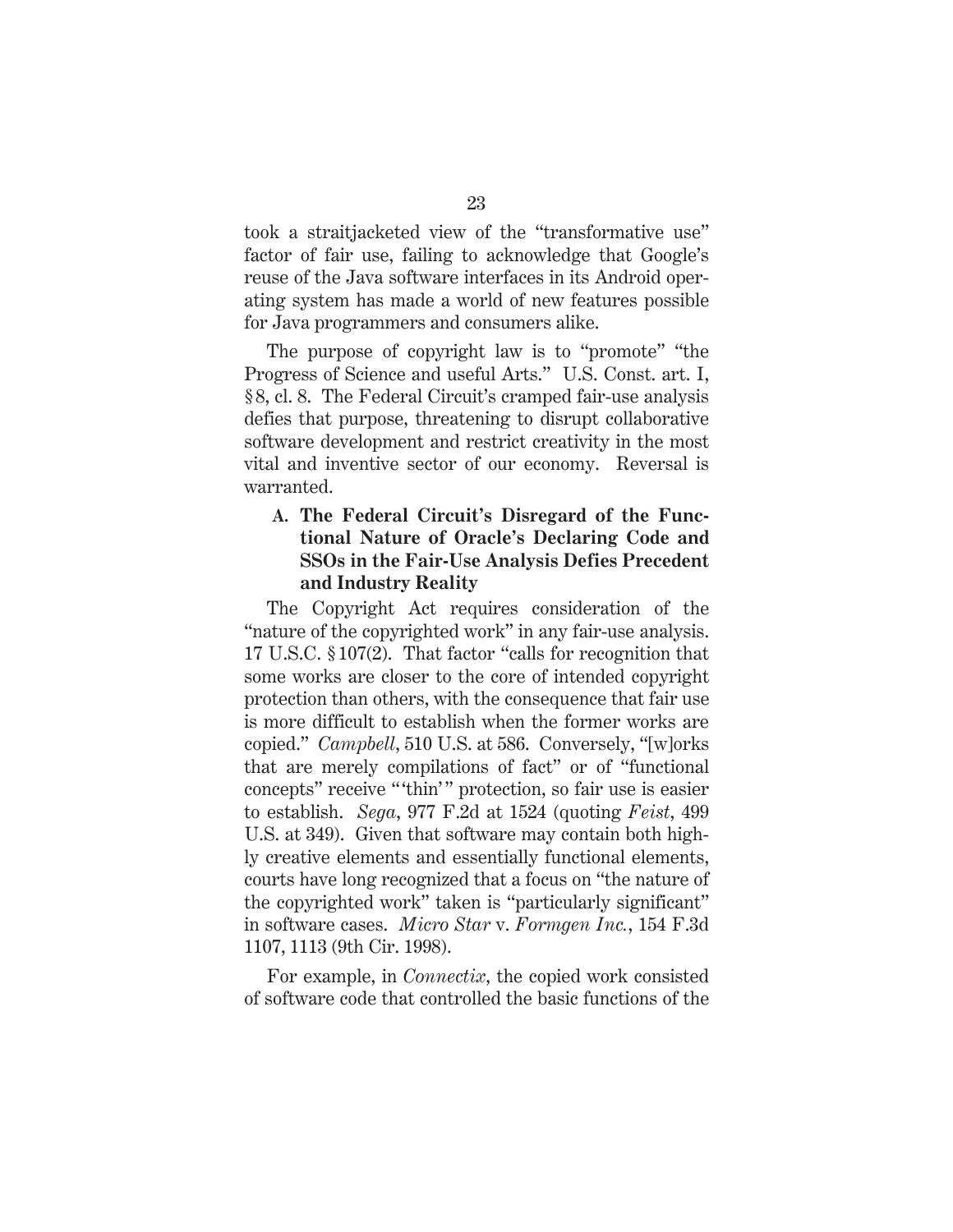PlayStation game console. 203 F.3d at 603. Because of its functional nature, the court explained, the code "lies at a distance from the core" of copyright protection, *ibid.* a factor that "strongly favor[ed]" finding fair use, *id.* at 605. Similarly, in *Sega*, the Ninth Circuit emphasized that the functional nature of the object code that was copied was "important to the resolution" of the fair-use question. 977 F.2d at 1522.

In the decision below, the Federal Circuit took the opposite view. It declared that the nature of the copyrighted software at issue is " 'not \* \* \* terribly significant in the overall fair use balancing.'" Pet. App. 42a. The court thus took no real account of the fact that, while the Java declaring code and the SSOs meet the minimum creativity requirements for copyrightability, they are essentially functional—they are the means by which a programmer triggers a function on a device when writing software in the Java language. See, *e.g.*, Pet.App. 126a, 226a, 228a. Under longstanding software copyright principles, the functional nature of the code should have been an analytical pivot point favoring fair use. But the Federal Circuit discarded its significance altogether, and instead treated the relevant software code like a highly creative work within the core of copyright's protection.

In holding that the nature of the copyrighted work is not significant, the Federal Circuit cited only cases involving traditional creative works, such as fictional books, artistic dolls and images, and television programming. Pet.App. 42a-43a (citing *Dr. Seuss Enters., L.P.* v. *Penguin Books USA, Inc.*, 109 F.3d 1394 (9th Cir. 1997) (Dr. Seuss's *The Cat in the Hat*); *Mattel Inc.* v. *Walking Mountain Prods.*, 353 F.3d 792 (9th Cir. 2003) (Barbie doll); *Fox News Network, LLC* v. *TVEyes, Inc.*, 883 F.3d 169 (2d Cir. 2018) (news broadcasts), cert. denied, 139 S.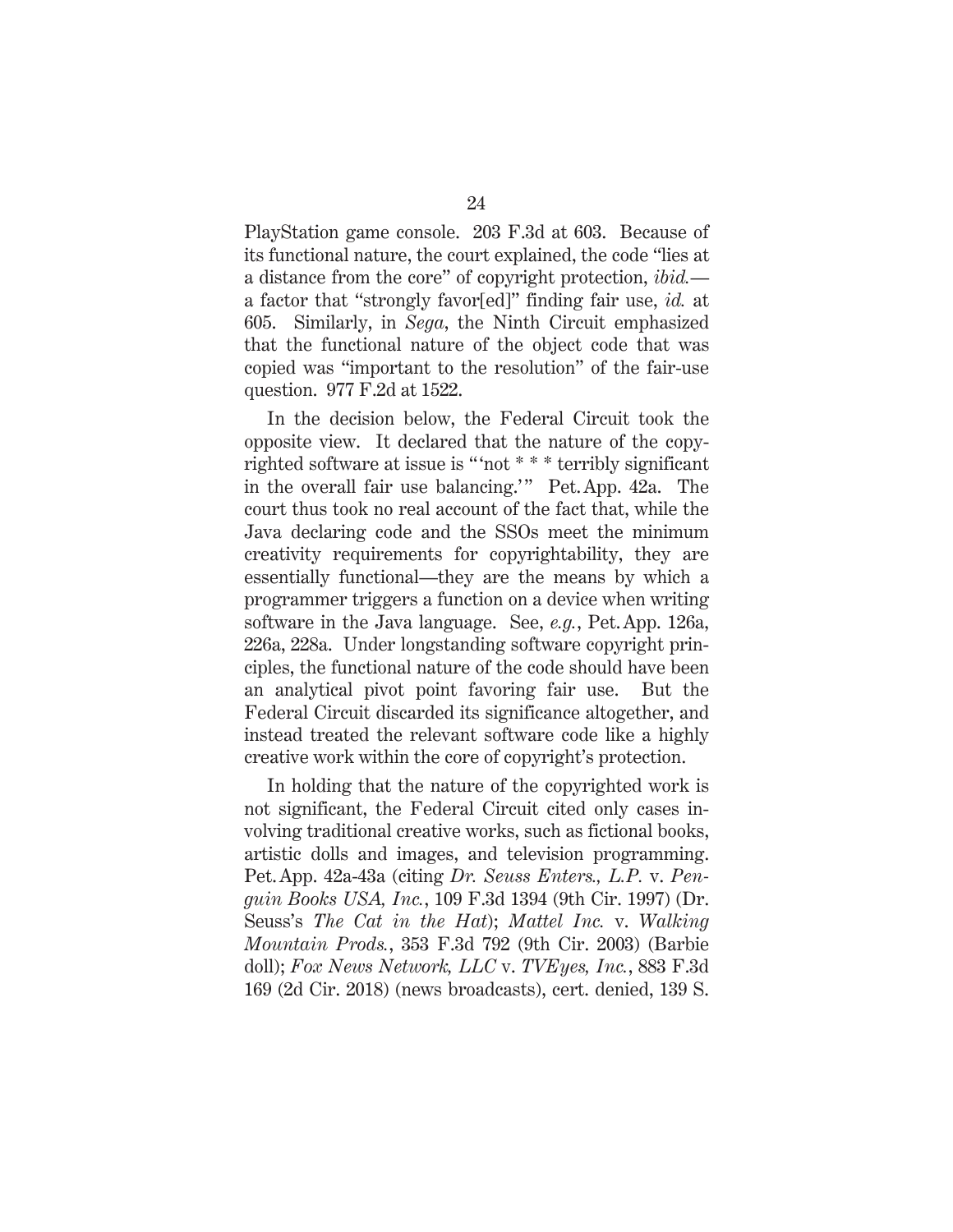Ct. 595 (2018)). It is unsurprising that courts "give little attention to the nature-of-the-work factor in run-of-themill fair use analyses," Pamela Samuelson & Clark D. Asay, *Saving Software's Fair Use Future*, 31 Harv. J.L. & Tech. 535, 560 (2018), where the copied works contain the " 'creativity, imagination and originality' " at the heart of copyright protection, Pet.App. 42a (quoting *Dr. Seuss*, 109 F.3d at 1402).

But software requires a different approach. As this Court has explained, copyright law must "respon[d] to significant changes in technology." *Sony*, 464 U.S. at 430. For decades, courts understood that the nature-of-thework "factor carries greater weight" in this context "because of software's functional nature." Samuelson & Asay, *supra*, at 560. The Federal Circuit summarily dismissed the Ninth Circuit's decisions in *Connectix* and *Sega* as involving "materially" different "facts," Pet.App. 54a, without addressing their broader reasoning that functional code is entitled to less protection—particularly where it is reused for the purpose of achieving interoperability or compatibility with the copyrighted product, see pp. 18-20, *supra*.

The Federal Circuit justified its contrary conclusion on the grounds that "allowing this one factor"—the functional nature of the code—"to dictate a conclusion of fair use in all cases involving copying of software" would "negate" Congress's declaration "that software is copyrightable." Pet.App. 43a. But recognizing that the functional code here is entitled to thinner protection would not dictate the outcome in "all cases" involving software. Different aspects of software lie on a spectrum, with more creative elements lying closer to "the core of intended copyright protection" than the code here. *Campbell*, 510 U.S. at 586. Courts are more than capable of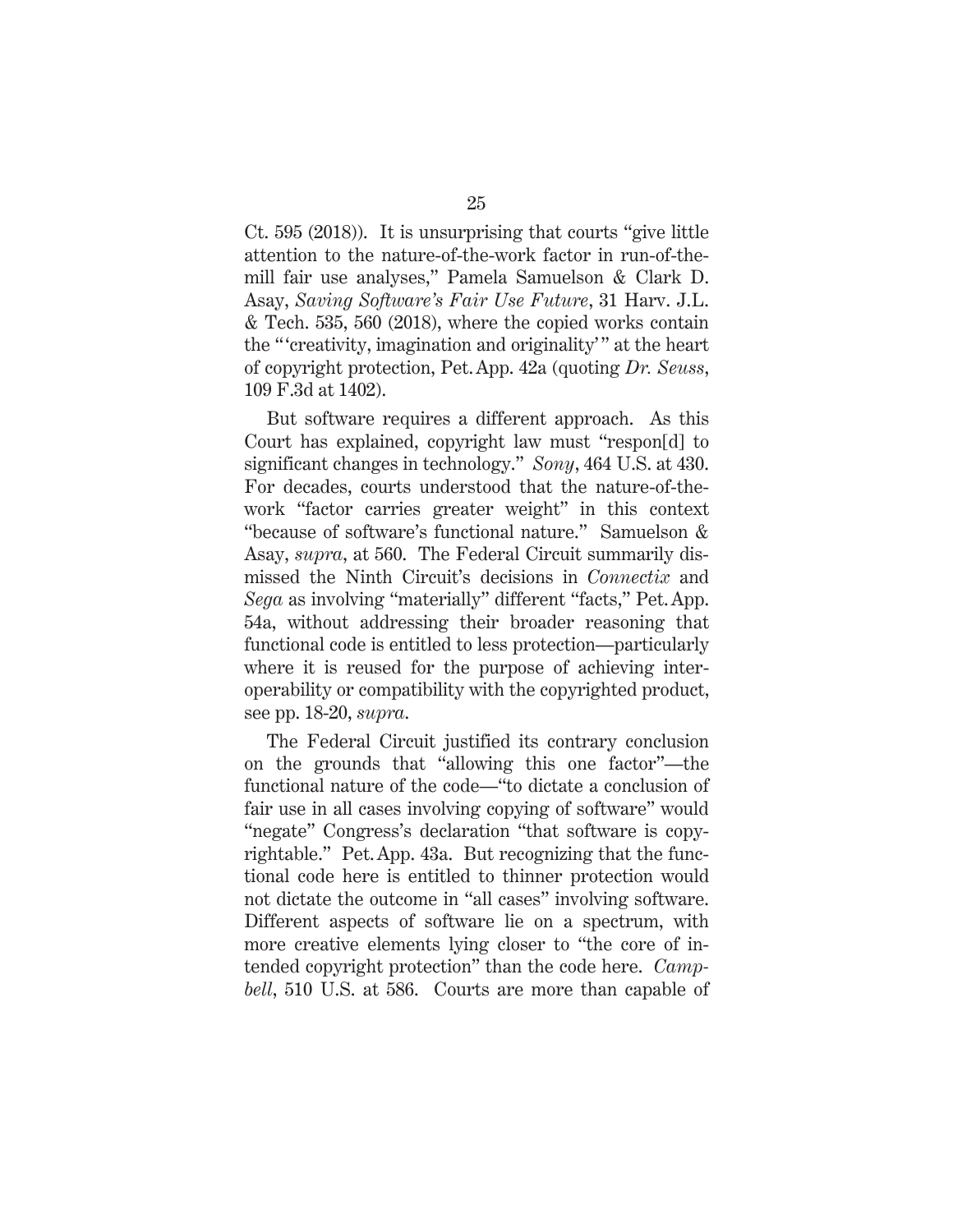drawing that distinction and tailoring the degree of fairuse protection to the nature of the code in the cases before them. See, *e.g.*, *Wall Data Inc.* v. *L.A. Cty. Sheriff's Dep't*, 447 F.3d 769, 780 (9th Cir. 2006) (concluding that the "nature of the copyrighted work weigh[ed] against a finding of fair use" for computer terminal emulation software); *Sega*, 977 F.2d at 1525 (distinguishing between functional and expressive aspects of video-game code). The Federal Circuit's failure to do so here—and its indication that such distinctions are "not \* \* \* significant" in future cases—upsets the computer industry's long-settled expectations, with potentially disastrous consequences for innovation. See pp. 30-32, *infra*. 12

#### **B. The Federal Circuit Fundamentally Misunderstood What Constitutes a "Transformative Use" of Software**

Another critical factor in the fair-use analysis concerns "whether and to what extent the new work is 'transformative.'" *Campbell*, 510 U.S. at 579. The "central" purpose of [that] investigation" is to determine "whether the new work merely 'supersedes the objects' of the original creation, or instead adds something new, with a further purpose or different character, altering the first with new expression, meaning, or message." *Ibid.* (citations and brackets omitted). The latter such works "lie at

 $\overline{a}$ 

 $12$  The Federal Circuit was required to apply Ninth Circuit copyright law to this case. See *Atari Games Corp.* v. *Nintendo of Am., Inc.*, 897 F.2d 1572, 1575 (Fed. Cir. 1990) (recognizing that Federal Circuit must apply regional circuit law on subjects not within its exclusive jurisdiction). But the Federal Circuit instead purported to create national law to "guide resolution of [the fair-use] question in all future cases" involving software. Pet. App. 18a.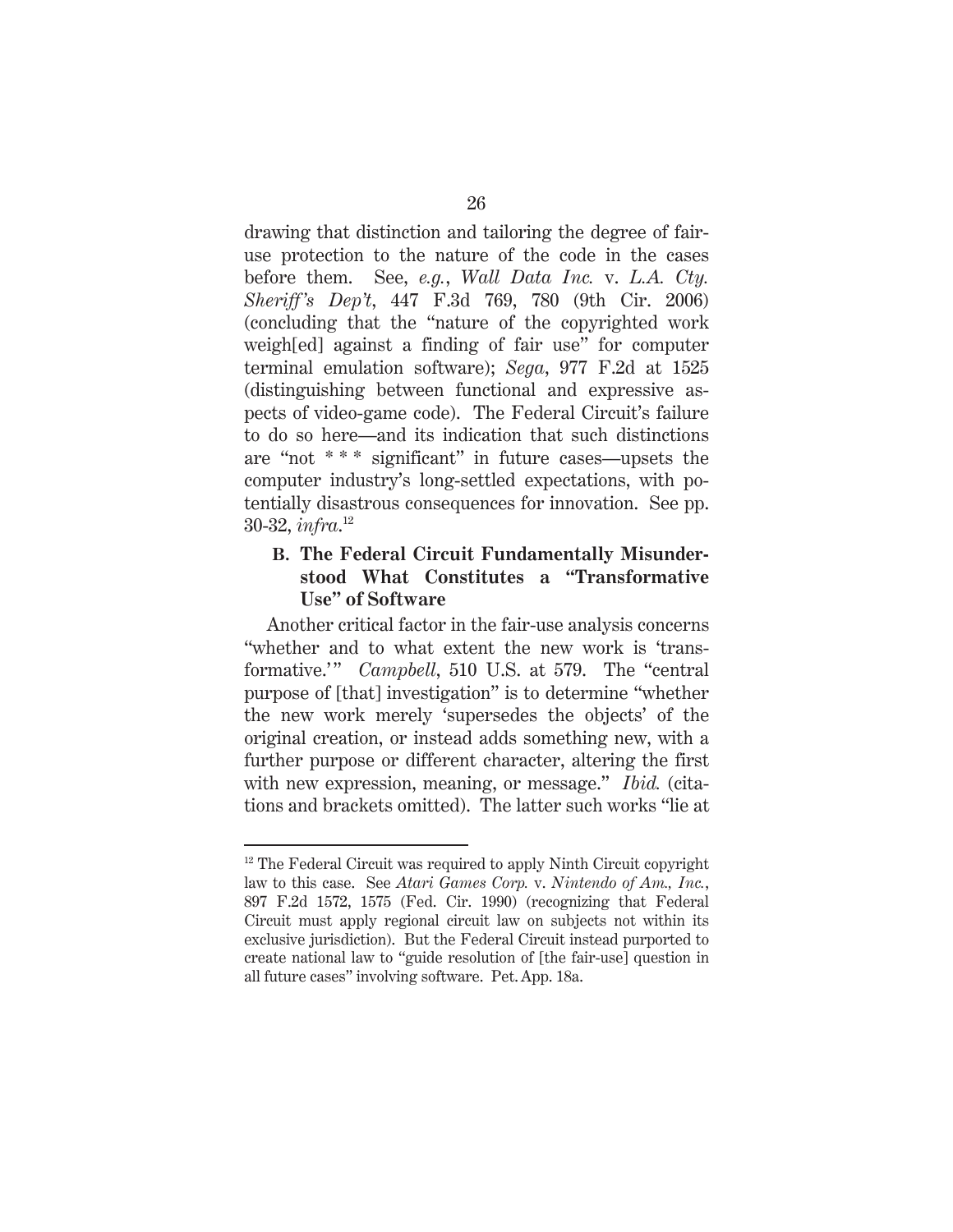the heart of the fair use doctrine's guarantee of breathing space within the confines of copyright, and the more transformative the new work, the less will be the significance of other factors \* \* \* that may weigh against a finding of fair use." *Ibid.* (citation omitted).

The Federal Circuit concluded that Google's use of the Java software-interface code was not transformative because "the purpose of the API packages in Android is the same as the purpose of the packages in the Java platform"; "Google made no alteration to the expressive content or message of the copyrighted material"; and "smartphones were not a new context." Pet.App. 31a-32a. That analysis misapprehends the purposes of copyright law and the nature of the code at issue—with critical consequences for future software cases.

1. The Federal Circuit took a rigid view of the "purpose" of Google's reuse that ignores the realities of the computer industry, which relies on reuse of functional code for innovation. The court found that Google's use was not transformative because the Java declaring code and SSOs "'serve the same function in both'" Java and Google's Android. Pet.App. 33a. But while that code served the same broad "purpose" in both works—calling on a device to perform a function—the same could be said of any software code that is reused. Unlike literary works, software code serves not to enlighten or entertain, but "to carry out specific, preassigned computing functions." Clark D. Asay, *Transformative Use in Software*, 70 Stan. L. Rev. Online 9, 14 (2017). As a consequence, "reuses of software will typically implicate the very same functions." *Ibid.* The Federal Circuit's analysis thus leads to an absurd result: It makes it *more* difficult to establish fair use for reusing functional software than for repurposing aspects of a creative fictional work. See *id.*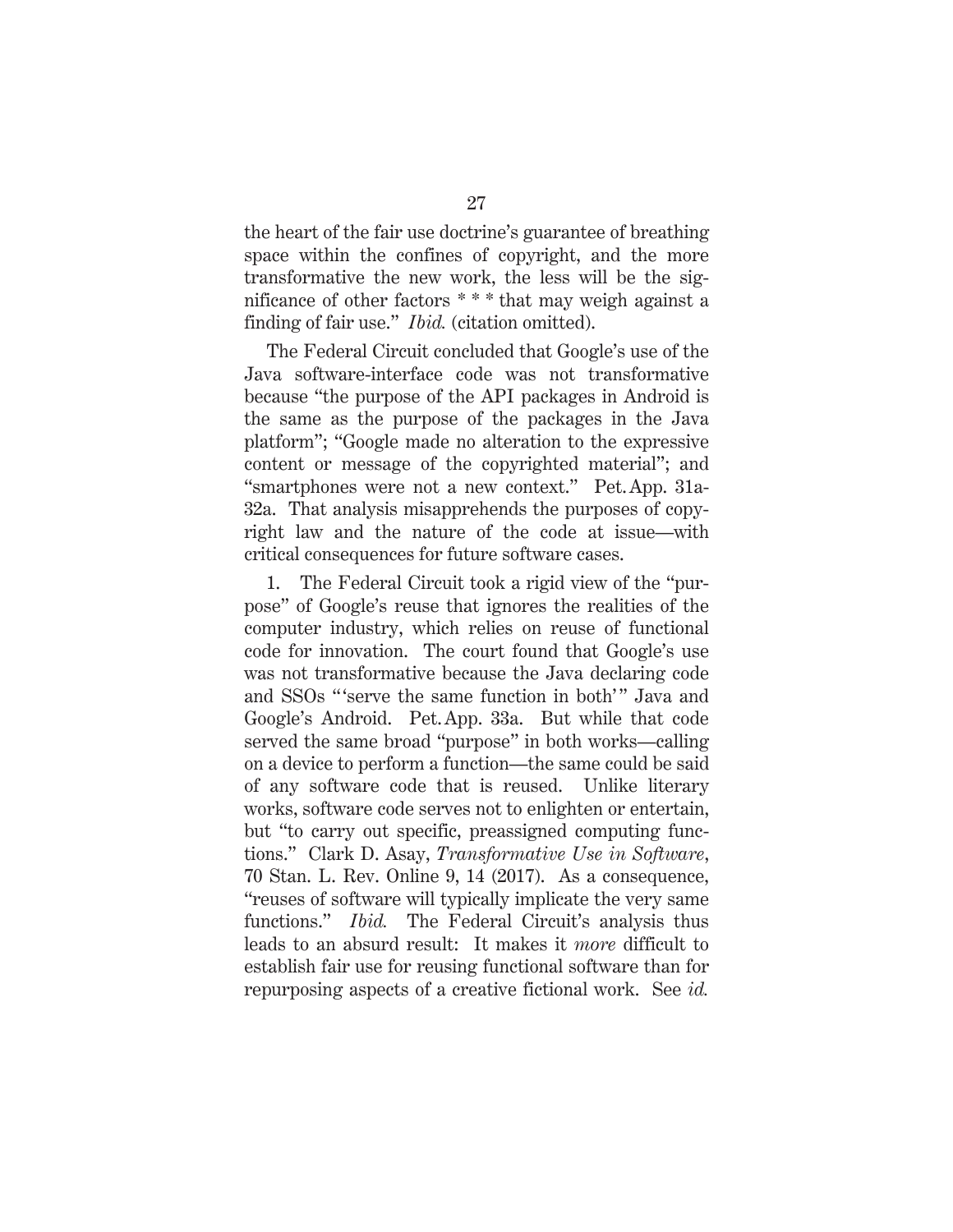at 10. That does not merely turn copyright law on its head. It "imperil<sup>[s]"</sup> the "productive balance that fair use helps strike between copyright holders and follow-on software innovators." *Ibid.*

2. The Federal Circuit also missed the point in focusing on the fact that Google did not alter the "expressive content or message of the copyrighted material" *itself*, Pet.App. 31a-32a—as opposed to acknowledging what Google did with that code in its Android operating system.

The transformative-use factor properly asks "whether the *new work* \* \* \* adds something new, with a further purpose." *Campbell*, 510 U.S. at 579 (emphasis added). Here, the jury reasonably could have found that Google's reuse of the Java software interfaces was transformative because Google utilized the Java code in the context of a totally different software program, Android, that implemented the functions that the Java code invokes using totally different code. See Pet.App. 218a-219a. And unlike the Java platform, which "was developed to run on desktop computers and enterprise servers," Pet.App. 216a-217a, Android "was designed specifically for mobile devices," Pet.App. 196a, and thus "ha[d] to accommodate" factors like "limited memory and battery life, that did not apply to [the Java platform]," Pet. 25.

The Federal Circuit summarily dismissed the notion that Google's use of the Java software interfaces in the Android mobile-phone platform was transformative simply because Java "was already being used in smartphones." Pet.App. 35a. But that broad statement has little bearing on whether Google's use was, in reality, a transformative use of the code. Whether or not "other smartphone manufacturers" had already licensed Java for use in mobile phones, *ibid.*, the fact is that Android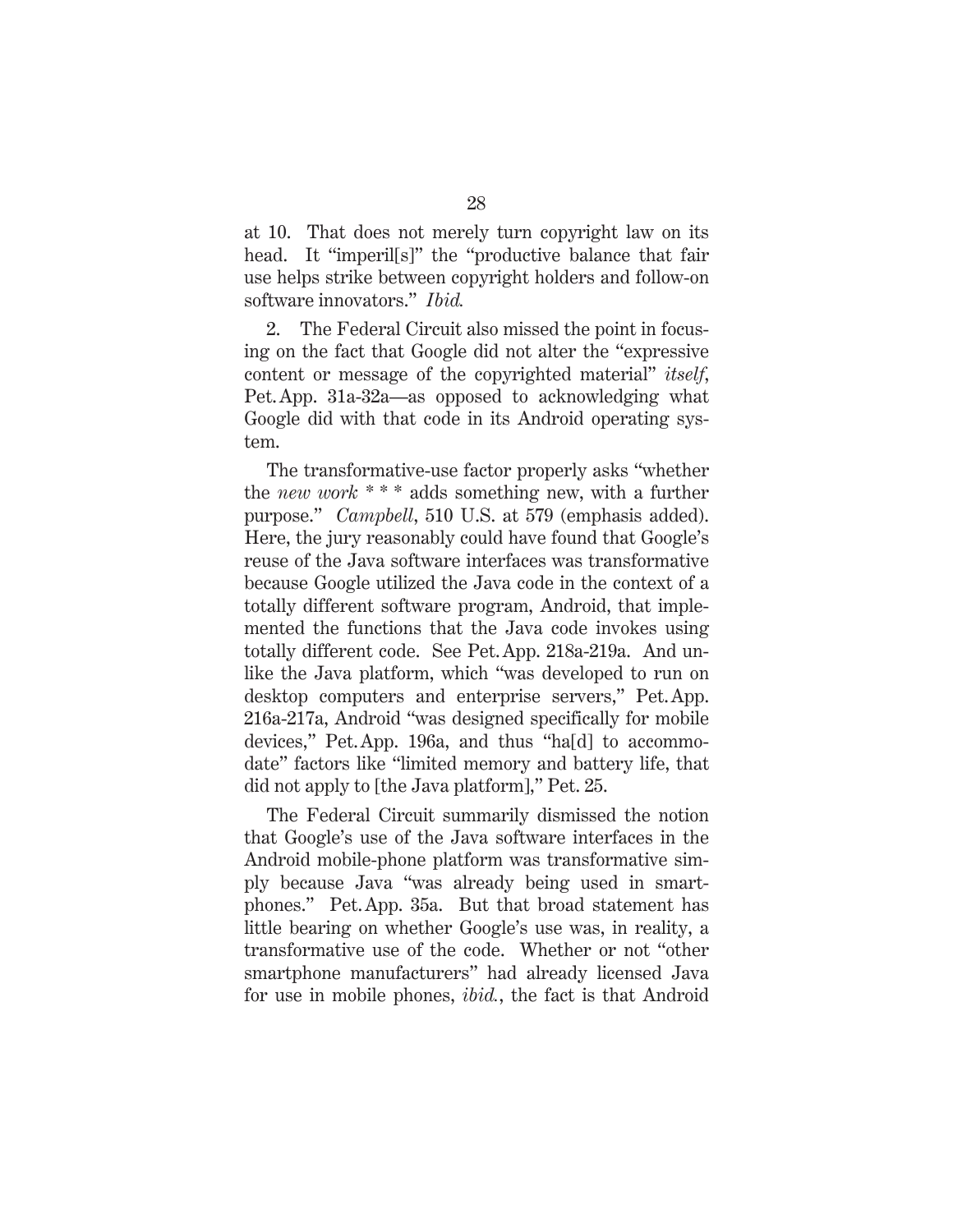"completely transformed the mobile computing industry and powered innovation in the smartphone market," Asay, *Anticommons*, *supra*, at 315.13 Indeed, without new platforms like Android, a single mobile operating system—Apple's iOS—likely would have dominated the smartphone market. Cf. Pet.App. 219a ("Android-based mobile devices \*\*\* now comprise a large share of the United States market.").

Ultimately, Google was "not seeking to appropriate the advances" in the Java software interfaces, but "to give [Java programmers] an option to exploit their own prior investment in learning" the Java language. *Lotus*, 49 F.3d at 821 (Boudin, J., concurring). And just as WINE had enabled Windows applications to run in a Linux environment, see pp. 14-15, *supra*, Android also opened up new possibilities to Java programmers, fostering the development of additional, compatible programs. Because Google "facilitate[d] greater compatibility and collaboration" among Java programmers "outside of strictly Sun/Oracle products," its use "represents a different purpose than that of the original creation, and arguably one with greater societal potential." Asay, *Anticommons*, *supra*, at 314-315. It cannot be that Google's use was not transformative *as a matter of law*.

3. The Federal Circuit's emphasis on Google not having "alter[ed] \* \* \* the expressive content or message of the copyrighted material" itself, Pet.App. 31a-32a, is misplaced for another reason. The expressive content in, for example, the Java declaring code, lies in the names

 $\overline{a}$ 

<sup>&</sup>lt;sup>13</sup> While Oracle has a copyright in Java, the law "does not confer" copyright holders in software with "control over the market for devices" that run that software. *Connectix*, 203 F.3d at 607.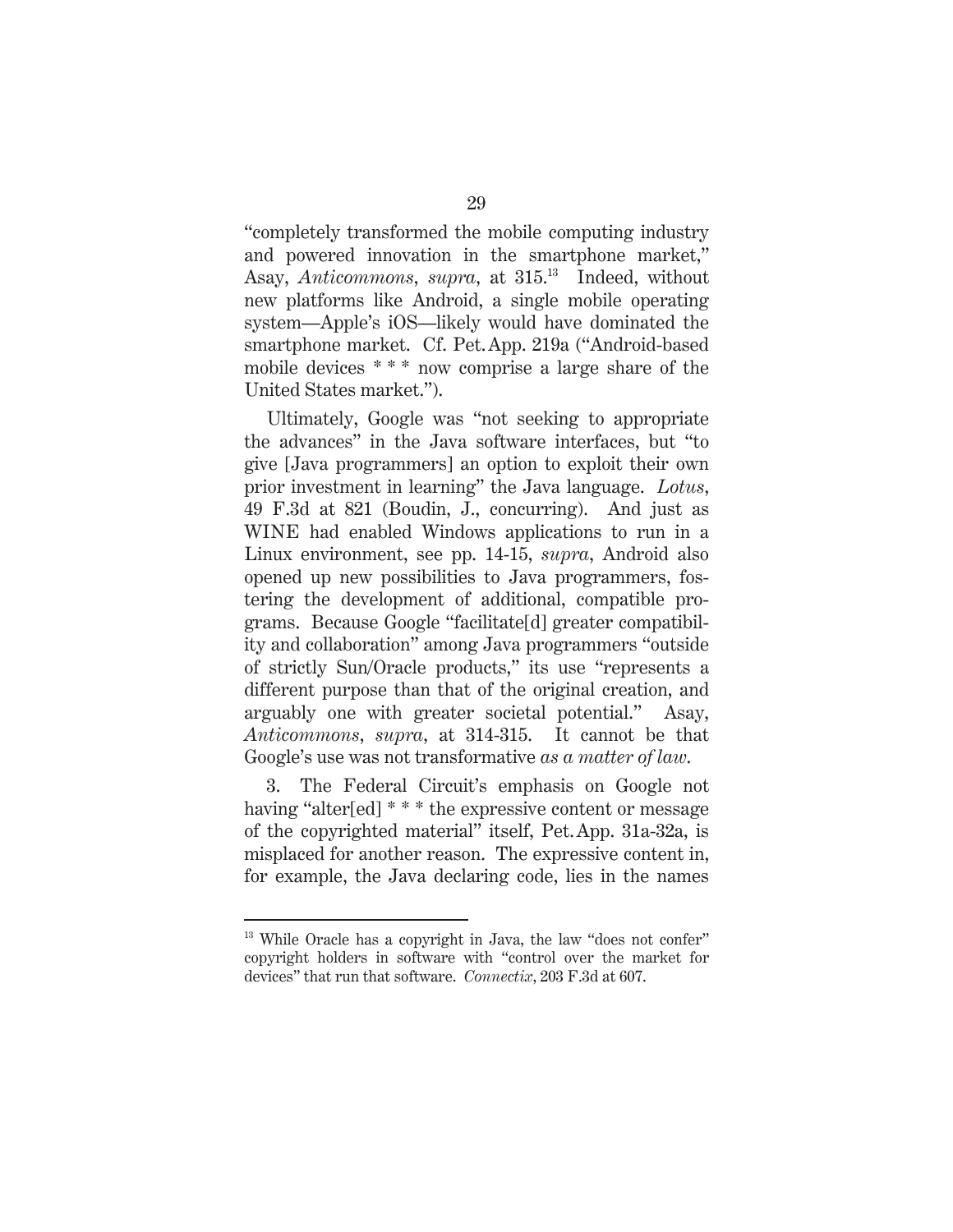chosen to invoke various functions. See Pet.App. 150a. The Federal Circuit could identify no way in which Google altering the names of functions in the declaring code would serve copyright law's purpose of "promot[ing] the Progress of Science and useful Arts." U.S. Const. art. I, § 8, cl. 8. Having more names for the same software functions does not enrich society. Quite the opposite—that is akin to having "every typewriter maker \* \* \* scramble the [QWERTY] keyboard." Pet.App. 104a*.* In short, the Federal Circuit's analysis represents the type of thinking this Court has warned against: It seeks to "simplif [y]" the fair-use analysis with "brightline rules," rather than performing "case-by-case analysis" and application "in light of the purposes of copyright." *Campbell*, 510 U.S. at 577-578. For that reason, too, reversal is warranted.

#### **IV. THE FEDERAL CIRCUIT'S RIGID APPROACH TO FAIR USE THREATENS THE VIABILITY OF THE INTER-CONNECTED SOFTWARE ECOSYSTEM**

If allowed to stand, the Federal Circuit's decision would have ramifications far beyond the dispute between Oracle and Google over the Java code in this case. While fair use is supposed to involve a "case-by-case analysis," *Campbell*, 510 U.S. at 577-578, the Federal Circuit made clear that it intended the analytical framework it adopted to "guide resolution of [the fair-use] question in all future cases" involving software, Pet.App. 18a. The Federal Circuit's failure to take a view of fair use that accounts for the real-world uses of functional software code thus threatens profoundly negative consequences for innovation in the computer industry as a whole.

The Federal Circuit's decision threatens the model of open collaboration that is critical to innovation in today's computer industry. See pp. 7-15, *supra*. The existing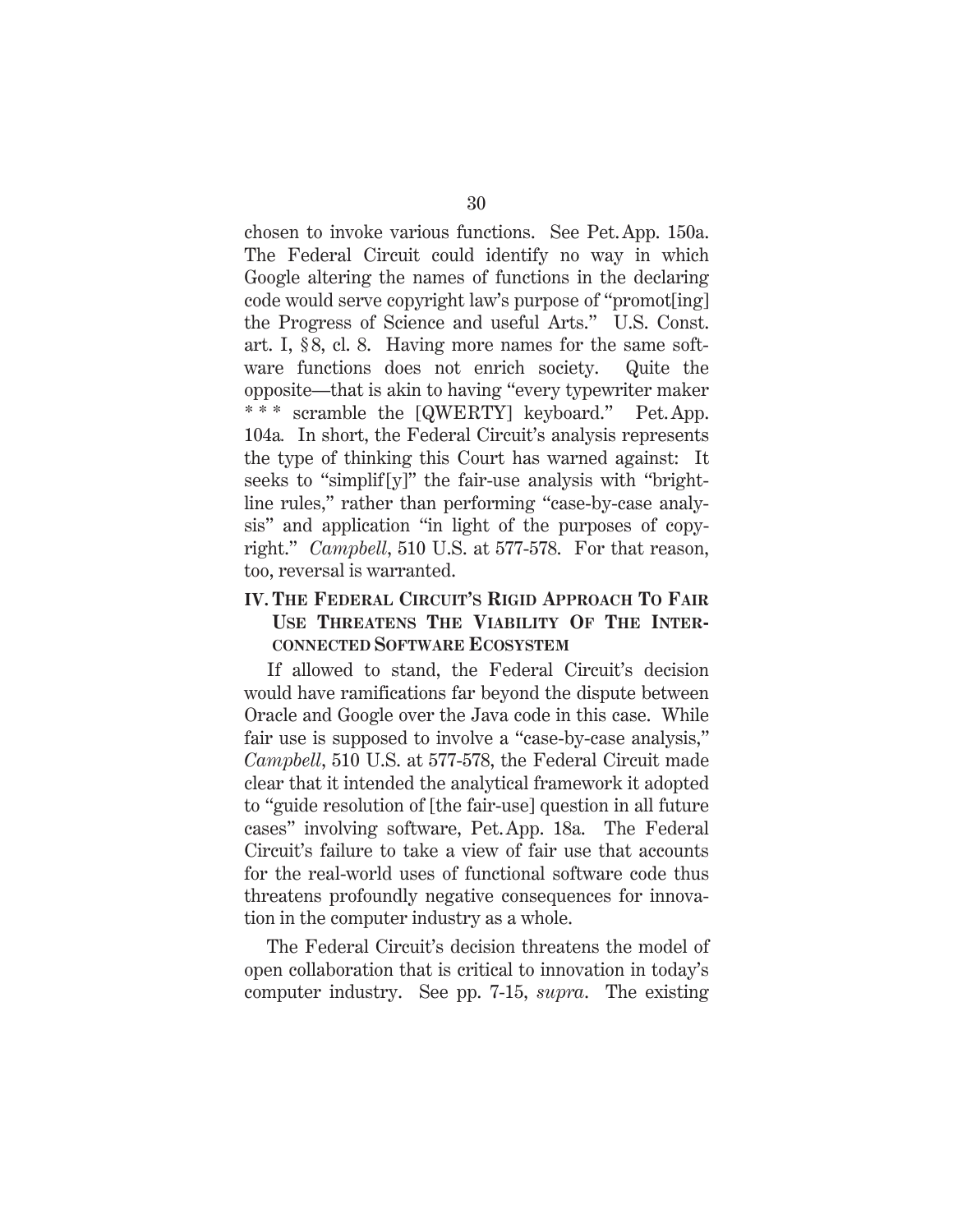"[c]ommunity of practice," which "refers to the social learning that occurs when individuals who have a common interest in some topic or field collaborate over an extended period of time to share knowledge and experience," has been integral to "develop[ing] solutions[] and build[ing] prototypes" in technology. Charles C. Snow et al., *Organizing Continuous Product Development and Commercialization: The Collaborative Community of Firms Model*, 28 J. Prod. Innovation Mgmt. 3, 8 (2010). But if companies and individuals can no longer assume that reuse of functional elements of an original software product for such purposes will be protected as fair use, that threatens to impede such follow-on, collaborative innovation at the most basic level.

The Federal Circuit's decision also threatens another pillar of today's computer ecosystem—seamless interoperability and compatibility across software platforms and hardware devices made possible through the reuse of common functional code. See Gratz & Lemley, *supra*, at 609-613; pp. 10-15, *supra*. Under prior law like *Sega* and *Connectix*, companies could take comfort that reusing such code for the purpose of achieving interoperability or compatibility would be fair use. But the Federal Circuit's decision upends those assumptions, creating uncertainty and disincentives to innovation.

Ultimately, the Federal Circuit's decision means less collaboration, less interoperability, and less innovation for consumers—the opposite of the progress copyright law is intended to foster. By contrast, the jury's finding of fair use has no detrimental effect on the ability of software producers to recoup their investment in software creation. Technological changes have reduced the costs of innovation, and it is no longer the case that producers always require decades of exclusive rights to profit from